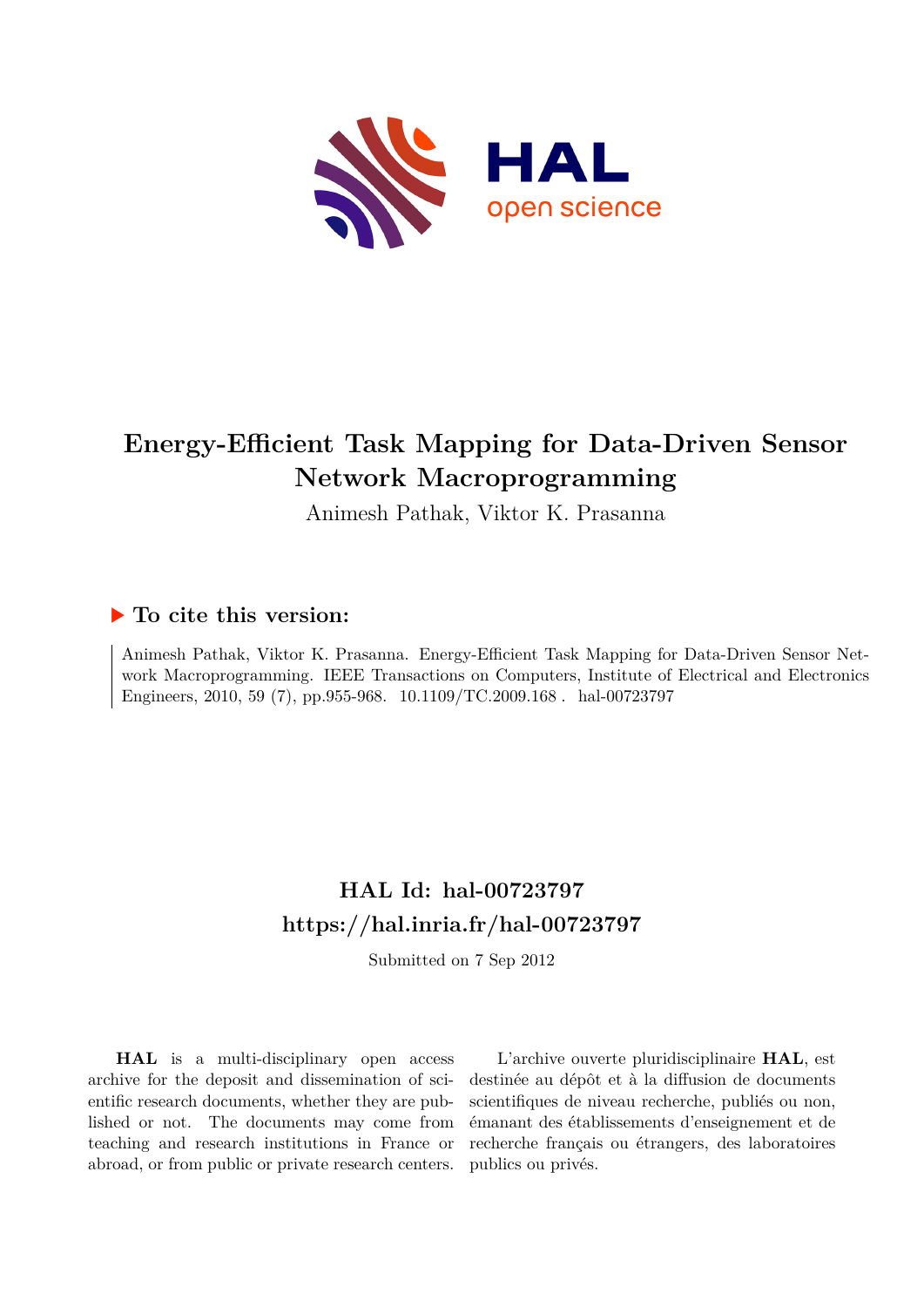# Energy-Efficient Task Mapping for Data-driven Sensor Network Macroprogramming

Animesh Pathak, *Member, IEEE,* and Viktor K. Prasanna, *Fellow, IEEE.*

#### Abstract

Data-driven macroprogramming of wireless sensor networks (WSNs) provides an easy to use highlevel task graph representation to the application developer. However, determining an energy-efficient initial placement of these tasks onto the nodes of the target network poses a set of interesting problems. We present a framework to model this task-mapping problem arising in WSN macroprogramming. Our model can capture placement constraints in tasks, as well as multiple possible routes in the target network. Using our framework, we provide mathematical formulations for the task-mapping problem for two different metrics — energy balance and total energy spent. For both metrics, we address scenarios where a) a single or b) multiple paths are possible between nodes. Due to the complex nature of the problems, these formulations are not linear. We provide linearization heuristics for the same, resulting in mixed-integer programming (MIP) formulations. We also provide efficient heuristics for the above. Our experiments show that our heuristics give the same results as the MIP for real-world sensor network macroprograms, and show a speedup of up to several orders of magnitude. We also provide worst-case performance bounds of the heuristics.

#### Index Terms

Sensor Networks, Task-Mapping, Macroprogramming.

#### I. INTRODUCTION

Applications executing on parallel and distributed systems can often be represented as tasks running on the constituent nodes of the system, interacting to produce the result. The efficient mapping of these tasks to the system nodes is a well-studied problem in classical parallel and distributed computing research. Wireless Sensor Networks (WSNs) are rapidly emerging as a

A. Pathak and V. K. Prasanna are with the University of Southern California.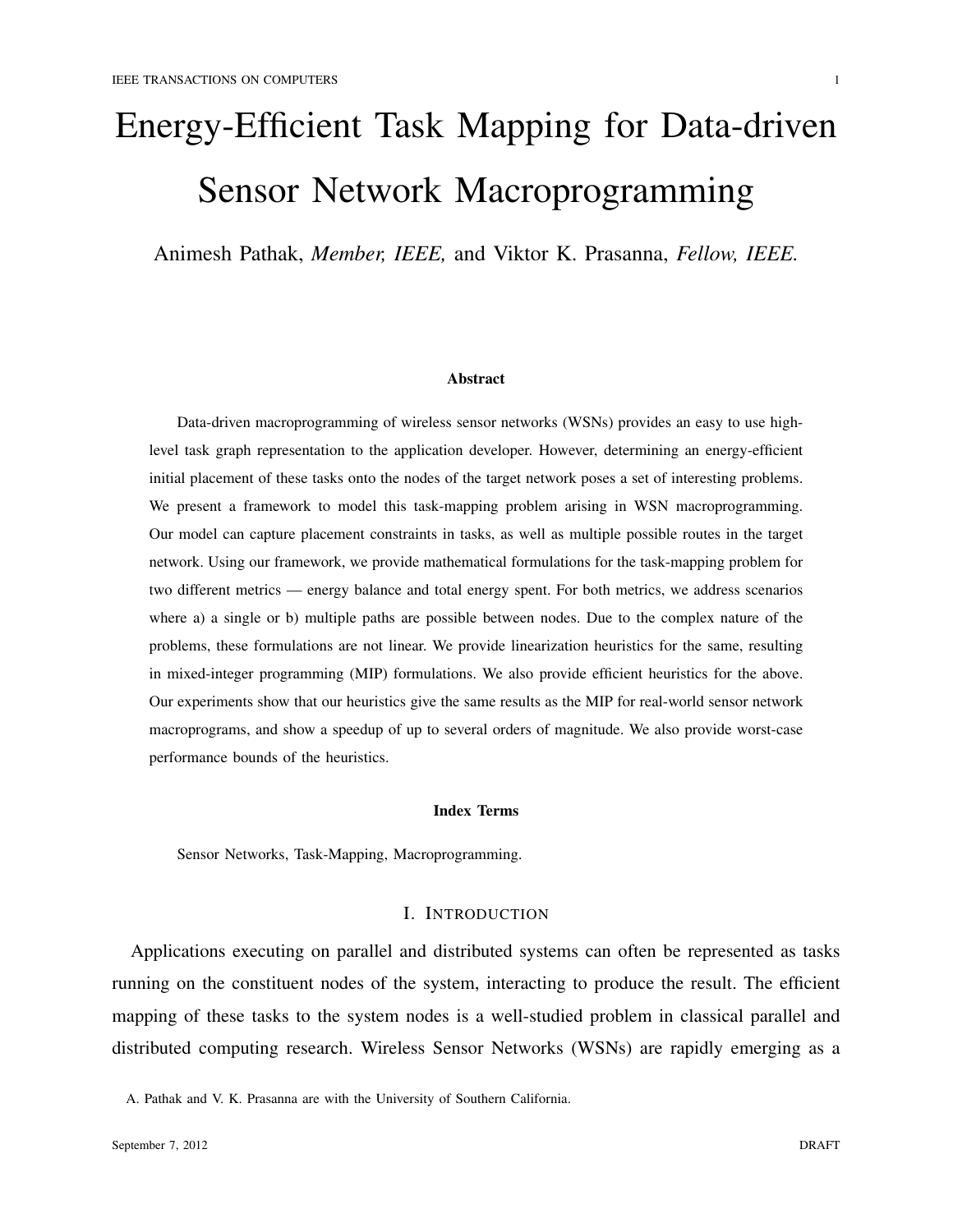new class of distributed system, with features that are different from traditional systems. Various high-level programming abstractions have been proposed to assist in application development for WSNs. *Data-driven macroprogramming* [1] refers to the general technique of specifying the WSN application from the point of view of data-flow. In sense-and-respond applications such as

traffic management [2], building environment management [3], target tracking [4] etc., the system can be represented as a set of tasks running on the system's nodes – producing, processing and acting on data items or streams to achieve the system's goals. The mapping of these tasks onto the nodes of the underlying system (details of which are known at compile time) is an important part of the compilation of the macroprogram, and optimizations can be performed at this stage to make the resulting WSN more efficient.

We note that task mapping in this context differs from the traditional task-mapping problems seen in parallel and distributed computing in several aspects:

- 1) The task graph here is *constrained* in the sense that some tasks have a one-to-one correspondence with the nodes in a system, while the placement constraint of others may not be as strict. For example, a temperature sampling task can be placed only on nodes with temperature sensors attached to them, while the task that computes the average of temperature readings in a room has much relaxed mapping constraints.
- 2) Often in the classical task-mapping scenarios, tasks are assumed to be independent of each other and do not communicate. In cases where they do, a point-to-point link is usually assumed between all nodes. In the case where routing is involved, the intermediate nodes only introduce delays, but are not affected otherwise. On the other hand, the WSN applications studied by us consist entirely of communicating tasks. This communication of data between tasks on different nodes in a WSN affects other nodes in the system as well, since the nodes involved in routing also spend energy in the process.
- 3) In cases where routing is involved, classical task-mapping algorithms either have full control over routing, or assume a specific routing. Since our goal is for the macroprogramming framework to be modular, our techniques do not assume a certain routing protocol. Instead, our modeling framework allows an interface for developer to specify certain facts about the routing protocol being used.
- 4) While the most common constraint in traditional parallel and distributed systems is *latency*, i.e., the time taken for the tasks to complete execution, most sensor networking applications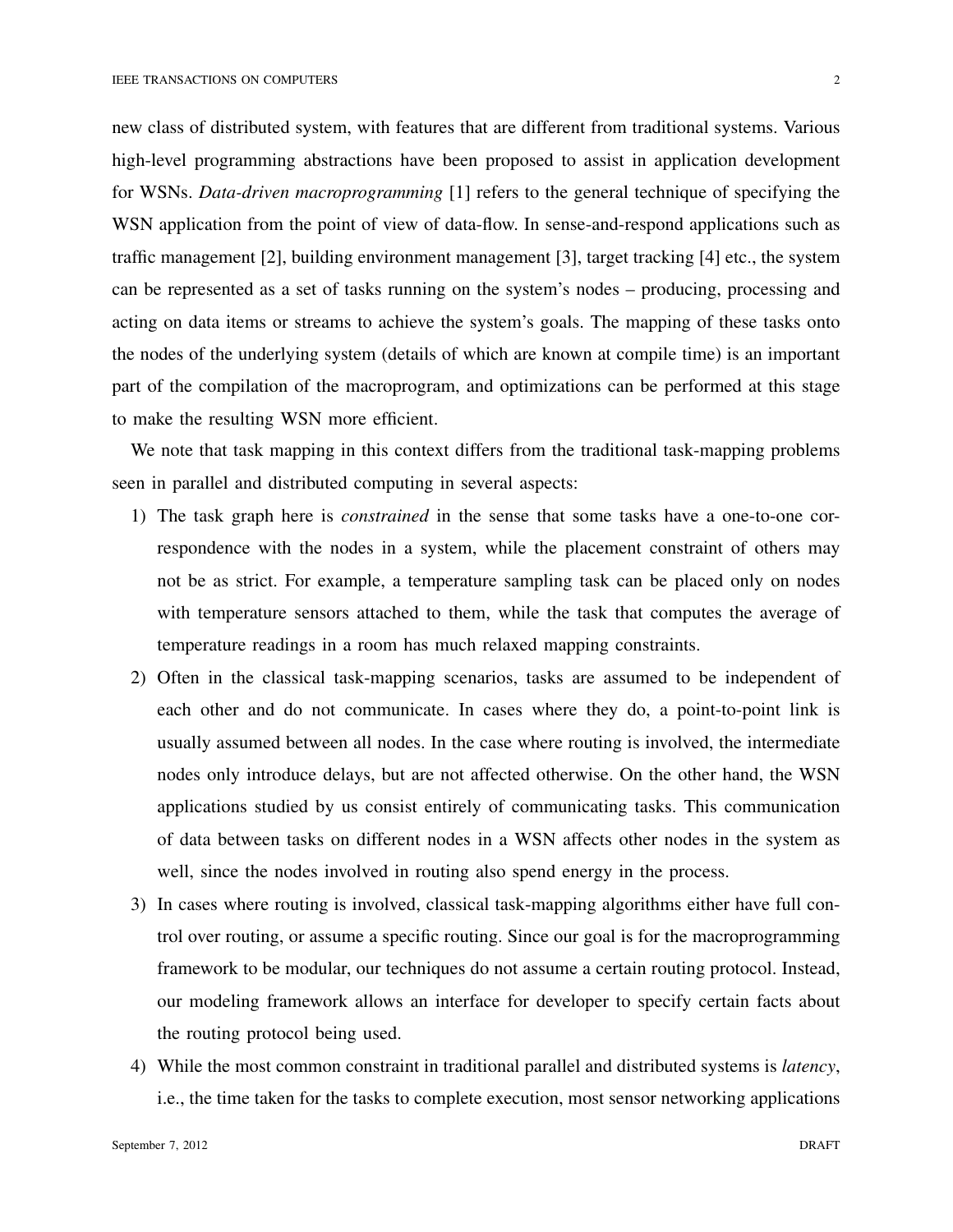are designed to sense-and-respond for long periods of time. On the other hand, metrics such as *system life time* and *energy spent* at the node and system level are much more important in WSNs. We focus on two measures of energy-efficiency in this paper.

Additionally, although the initial information (positions, energy levels) about the target nodes is known, during the lifetime of the WSN, changing conditions, either external (variations in the environment) or internal (nodes running out of energy) may change the circumstances. Our algorithms do not address these unpredictable situations, and instead aim to provide a "good" initial mapping of tasks. We assume that during the lifetime of the system, remapping of tasks will occur to face these circumstances, for example, a distributed task-remapping algorithm can be triggered when the energy at any node goes below a certain fraction of its initial energy level. Our work attempts to utilize the global knowledge available at compile-time to obtain efficient results.

We introduced the mathematical framework for solving such a task-mapping problem in [5], and briefly summarized a mathematical formulation and some heuristics for the same. This paper extends the work with a detailed description of our model and the techniques used to solve the task-mapping problems, in addition to addressing the case when multiple routes are possible between nodes. Overall, we make the following contributions:

- In Section II we provide a framework to model the problem of task-mapping for datadriven sensor network applications, with tasks subject to placement constraints and channels annotated with data-rates.
- In Section III we propose a mixed integer programming (MIP) formulation to obtain task mappings in order to optimize for the energy balance and total-energy minimization goals, both in the cases where a single route is available between each pair of nodes. Since the formulation is non-linear, we provide substitution-based techniques to linearize the MIPs.
- Although the MIP formulations give optimal results, they may take inordinately large times to terminate for large real-world scenarios. In Section IV, we provide greedy heuristics for the two problem instances, along with their worst-case performance analysis.
- In Section V, we provide formulations of the above problem instances when there are multiple routes available between each pair of nodes in the system. We provide (linearized) MIP-based and greedy techniques to solve these generalized problems.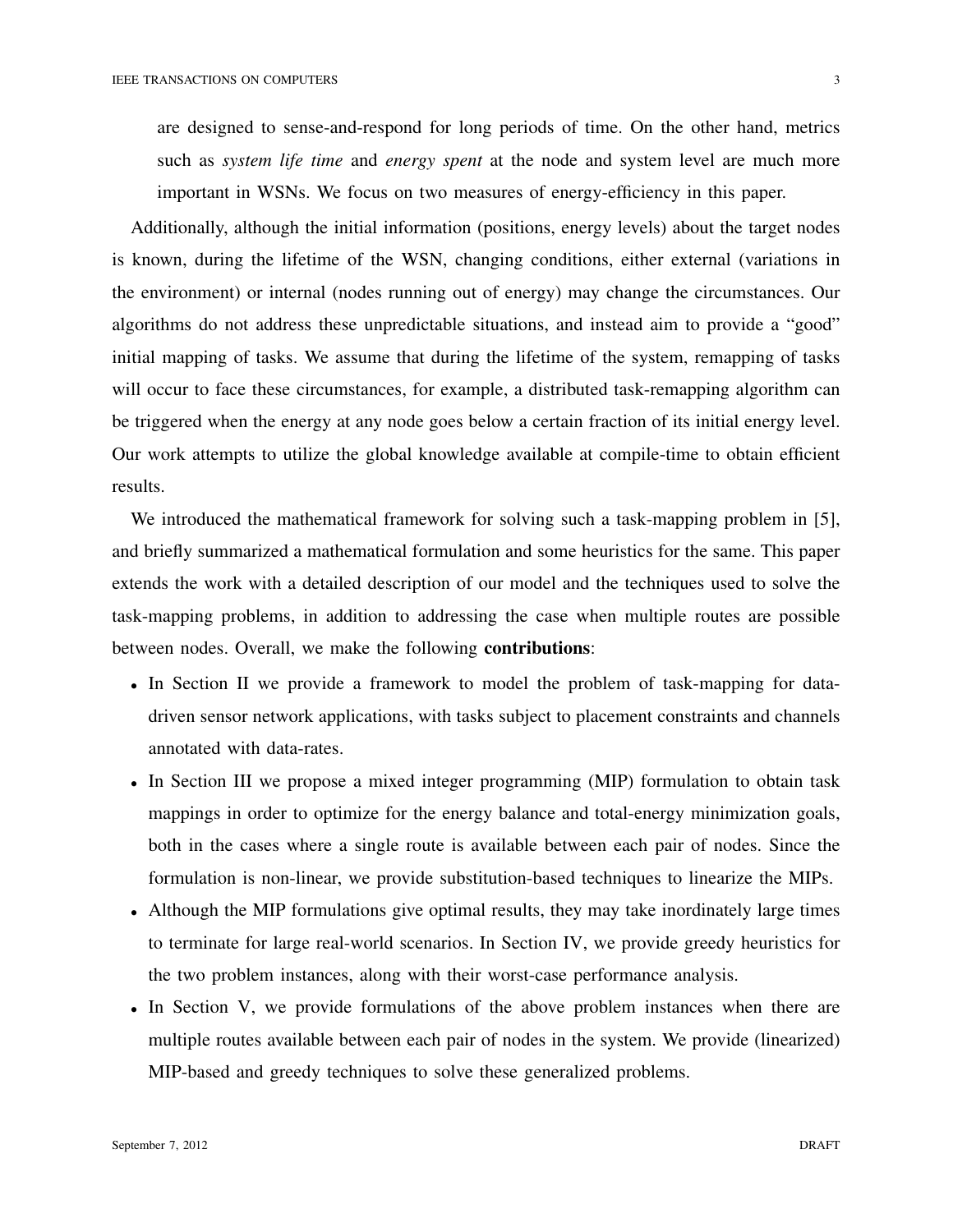Our experimental results, discussed in Section VI, show the performance comparison between the techniques, using realistic applications and deployment scenarios. Our greedy heuristics are

shown to obtain the optimal solution for most of these scenarios, while gaining significant speedups over the MIP technique. We discuss related work in Section VII and conclude in Section VIII.

# II. PROBLEM FORMULATION

# *A. Motivation*

As an example of data-driven macroprogramming representation, consider the following (simple) application – A room is instrumented with six wireless nodes, with three nodes equipped with temperature sensors, and two nodes connected to actuators for controlling the temperature of the room. We need to periodically determine the average temperature in the room, compare it with a threshold, and produce the corresponding actuation. One way of designing such an application at a high-level using a data-driven approach is shown in the top part of Figure 1 (Note that the task graph for complex applications can be an arbitrary directed acyclic graphs). Tasks  $T_1$ ,  $T_2$  and  $T_3$  are temperature sampling tasks, which fire at a rates of  $f_1$ ,  $f_2$ ,  $f_3$  and generate ambient temperature readings of size  $s_{14}$ ,  $s_{24}$ ,  $s_{34}$ . Task  $T_4$  calculates the average of these readings and feeds it to  $T_5$ , which determines the action to be taken. Tasks  $T_6$  and  $T_7$  act upon the data generated by  $T_5$ , and control the actuators. The system for which this application is being designed is shown in the lower part of the same figure. The nodes equipped with temperature sensors are marked with a T, while the ones equipped with actuators are marked with an A. The mapping of tasks  $T_1$  through  $T_7$  onto the nodes of the target network is an instance of the problem faced while compiling data-driven macroprograms for WSNs. The placement of the sensing tasks  $(T_1, T_2, T_3)$  and the actuating tasks  $(T_6$  and  $T_7)$  are pre-determined to the nodes with the relevant capabilities. This fact is shown using curved broken lines in the figure. However, tasks  $T_4$  and  $T_5$  can be placed on any of the nodes in the floor, thus allowing for optimizations in this process.

Our aim is to capture the following aspects of the problem in a mathematical formulation:

- The data flow between tasks
- The different firing rates of the tasks
- The placement constraints of tasks onto system nodes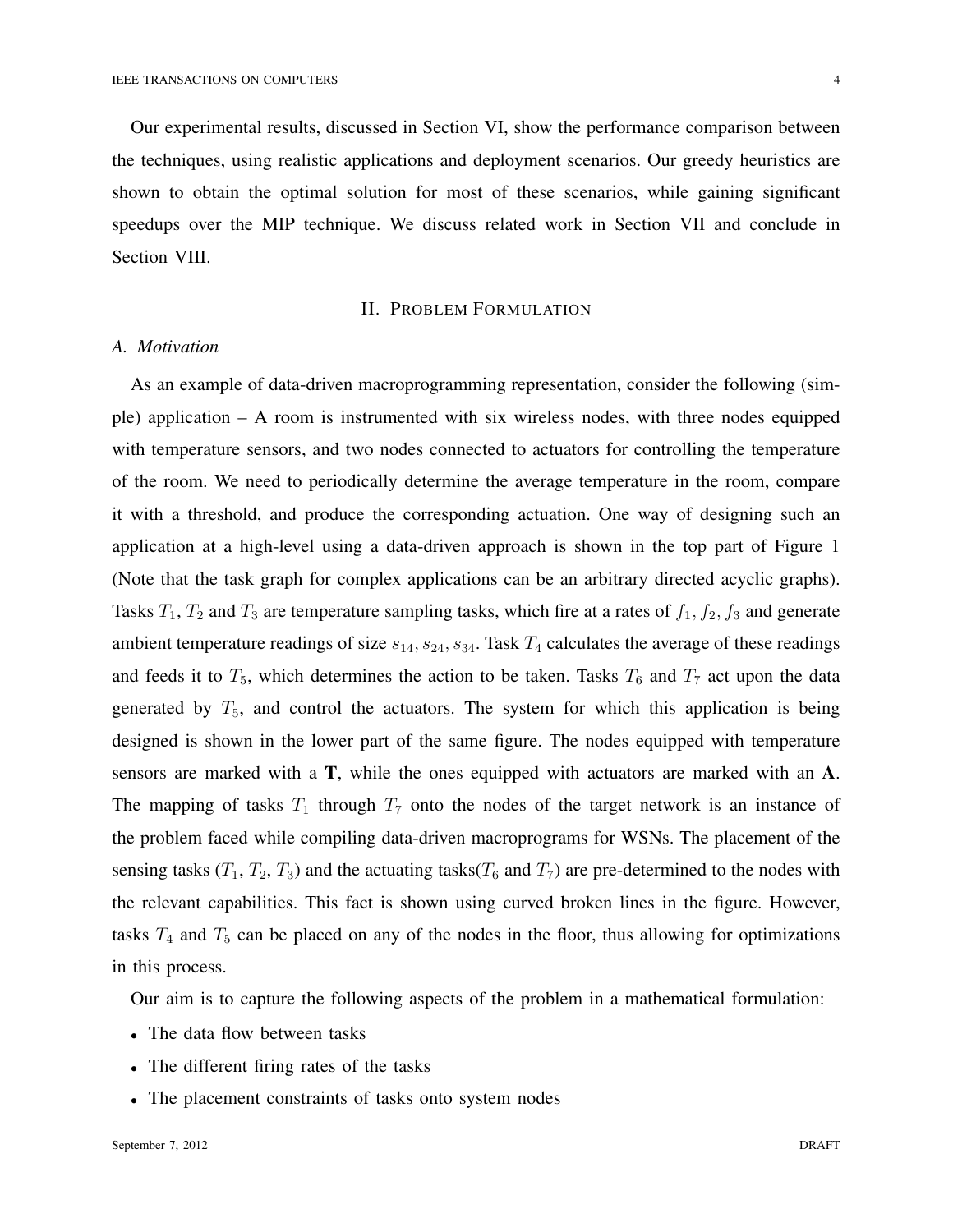

Fig. 1. Temperature management application - Task graph and target network description.

- The heterogeneity between the system nodes, both in terms of their initial energy capacities, as well as their ability to host certain tasks
- The heterogeneity between the various network links in the target system, in terms of energy spent per unit of data transmitted
- The energy spent at the nodes during sensing, computation, and communication.

# *B. Application and System Model*

A Network Description  $N$  represents the target system of physical nodes where the WSN application is to be deployed. Each node  $k$  ( $k = 1, \ldots, n$ ) has the following properties:

• its initial energy reserve  $e_k^0$ . We assume that the system operates in *rounds*, and denote the energy remaining at node k after t rounds by  $e_k^t$ . A **round** is defined as the least time-period after which the system behavior repeats itself.

A **Data-driven Task**  $i$  represents the sensing, processing or actuation activity in a WSN, with the following properties:

• its firing rate  $f_i$ , denoting the number of times it is invoked in one round. For tasks that are not necessarily invoked in a regular manner, developers can determine the firing rates using probabilistic estimates.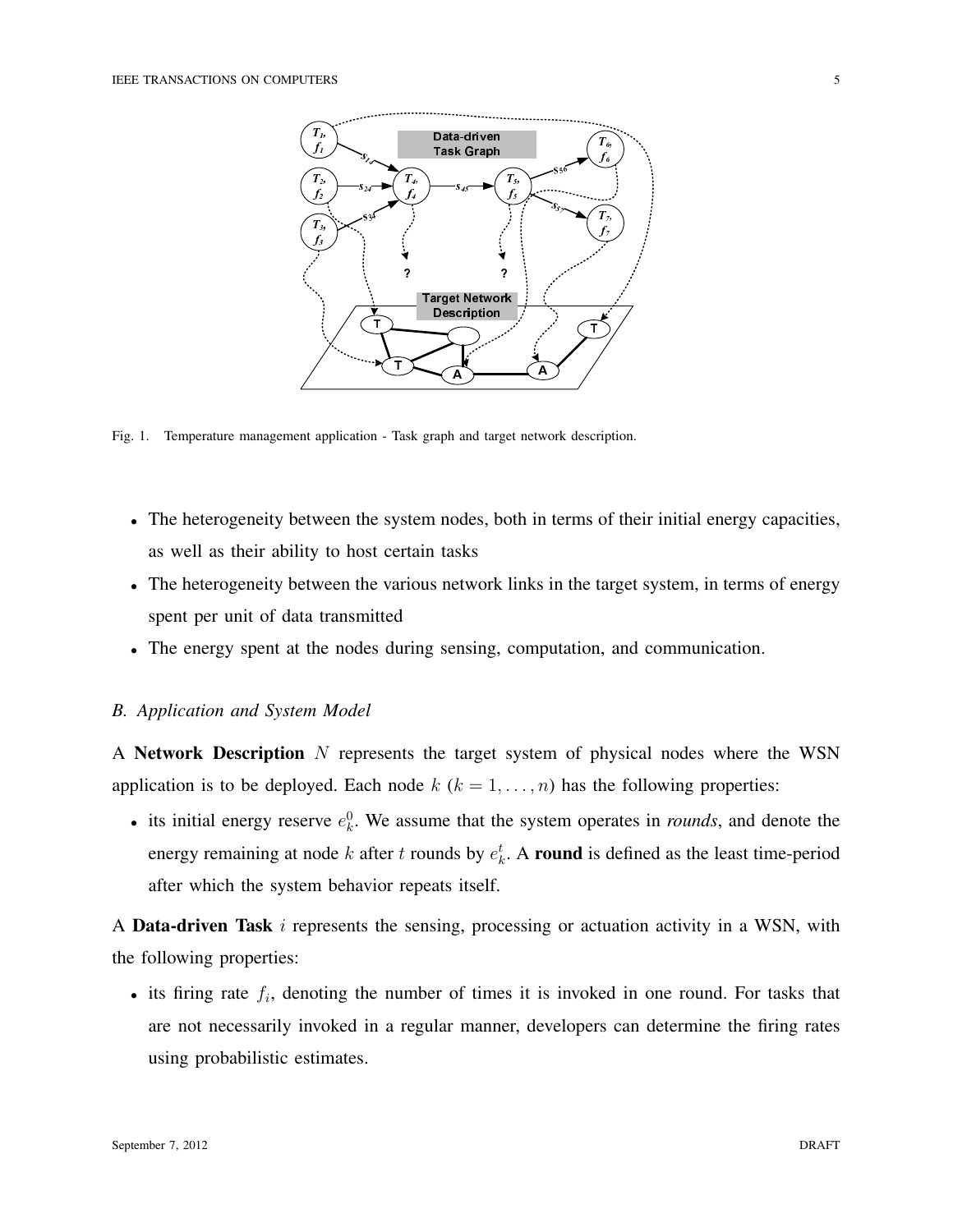A **Data-driven Task Graph**  $D = (DT, DE)$  is a directed acyclic graph (DAG) consisting of the following:

- A set  $DT = \{1, \ldots, i, \ldots, m\}$  of data-driven tasks.
- A set  $DE \subseteq DT \times DT$  of edges. Each edge  $(i, j)$  is labeled with the size  $s_{ij}$  of the data that task  $i$  produces for task  $j$  upon each invocation.

The Task Execution Energy Matrix  $\mathcal T$  is an  $m \times n$  matrix, where  $\mathcal T_{ik}$  denotes the energy spent by node k per invocation of task i, if i is mapped onto node k.  $\mathcal T$  can also be used to specify placement constraints as in the figure above, by setting the value of  $\mathcal{T}_{ik}$  to  $\infty$  in cases where task  $i$  cannot be instantiated on node  $k$ .

The **Routing Energy Cost Matrix** R for N is a  $n \times n \times n$  matrix, with  $\mathcal{R}_{\beta\gamma k}$  denoting the energy consumed per unit of data at node k while routing messages from node  $\beta$  to  $\gamma$ . Since the task mapping algorithms do not control the routing of data between nodes,  $R$  provides an estimate of the energy spent in routing.

The Task Mapping is a function  $M: DT \to N$ , designating task i to be placed on node  $M(i)$ .

# *C. Energy Costs*

In a sensor network, the *cost* that developers are largely concerned with is the *energy spent* by the nodes as the system operates. We therefore use the terms *cost* to mean the energy spent at a node throughout this paper, unless otherwise stated. Using the model defined above, we compute the following  $costs<sup>1</sup>$ .

**Computation Cost:** At each node  $k \in N$ , the computation cost in each round is given by

$$
C_{\text{comp}}^k = \sum_{i:M(i)=k} f_i \cdot \mathcal{T}_{ik} \tag{1}
$$

**Communication Cost:** At each node  $k \in N$ , the energy spent in communicating messages in each round is given by

$$
C_{\text{comm}}^k = \sum_{(i,j)\in DE} f_i \cdot s_{ij} \cdot \mathcal{R}_{M(i)M(j)k} \tag{2}
$$

Using these node-level costs, complex system-level metrics can be represented, as discussed below.

<sup>&</sup>lt;sup>1</sup>Note that the cost of sensing is included in the  $T_{ik}$  of the sensing tasks.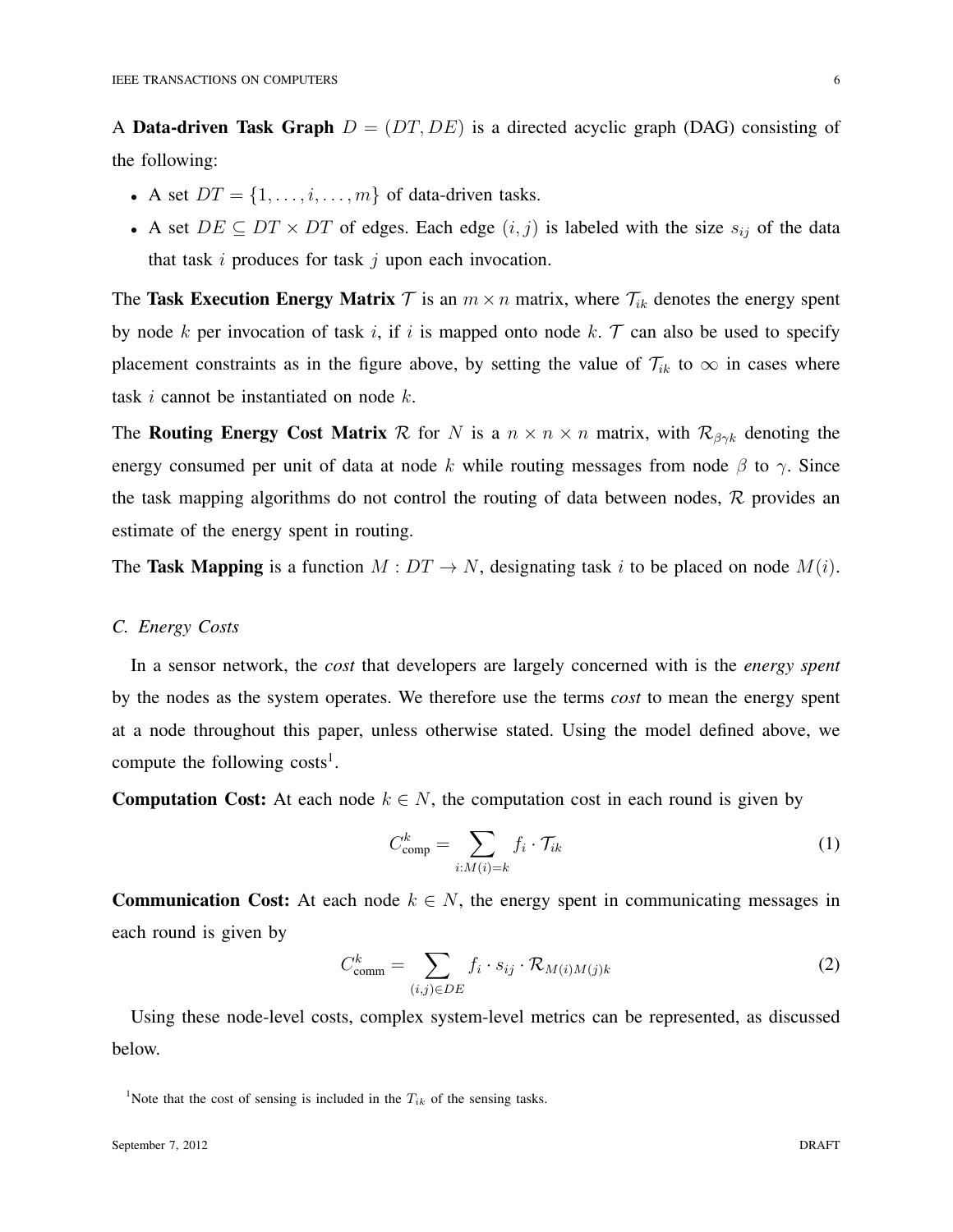# *D. Performance Metrics*

In this paper, we illustrate the use of above modeling framework to optimize two performance metrics. The first is *energy balance*, which we consider to be achieved when the maximum fraction of energy spent by any node in the system is minimized. In other words,

$$
\text{OPT}_1 = \min_{\text{all Mappings } M} \max_{k \in N} \frac{1}{e_o^k} \cdot (C_{\text{comp}}^k + C_{\text{comm}}^k)
$$
(3)

For systems designed using data-driven macroprogramming, we can assume that the system undergoes a reconfiguration, resulting in re-computation of the task mapping, and migration of tasks, once the current energy  $e_k^t$  of any node k goes below a fraction  $\alpha$  ( $0 < \alpha < 1$ ) of its initial energy  $e_k^0$ . The time when this happens is called the **Time to Reconfiguration** (TTR) for the task mapping on the sensor network. Since we assume that the system behavior repeats itself in each round,  $OPT_1$  also maximizes the TTR.

The second performance goal we model using our framework is the more classical *total energy spent* in the entire system. Although we believe that energy balance is a better metric to measure the quality of task placement, we use the goal of minimizing the total energy spent in the system to illustrate the modeling power of our framework. In other words,

$$
\text{OPT}_2 = \min_{\text{all Mappings } M} \sum_{k \in N} (C_{\text{comp}}^k + C_{\text{comm}}^k)
$$
(4)

For each of the two metrics, a *feasible* solution is possible only when all nodes have non-zero energy left at the end of one round. If there are no mappings possible for which this holds, the task-mapping algorithms should report failure. In addition to the above, our framework can be used to model other application scenarios also, e.g. when multiple paths between two nodes are possible, or when the nodes are free to behave differently in each round.

# *E. Evaluation Criteria*

One area where task graphs describing sensor network applications are different from those traditionally seen in parallel and distributed computing is their use for sensing the environment they are placed in, and reacting to it. This leads to certain commonly observed relationships between the data-rates on the edges of the task graphs. Therefore, while evaluating the algorithms for task mapping the input graph has to be carefully chosen. The worst-case analysis technique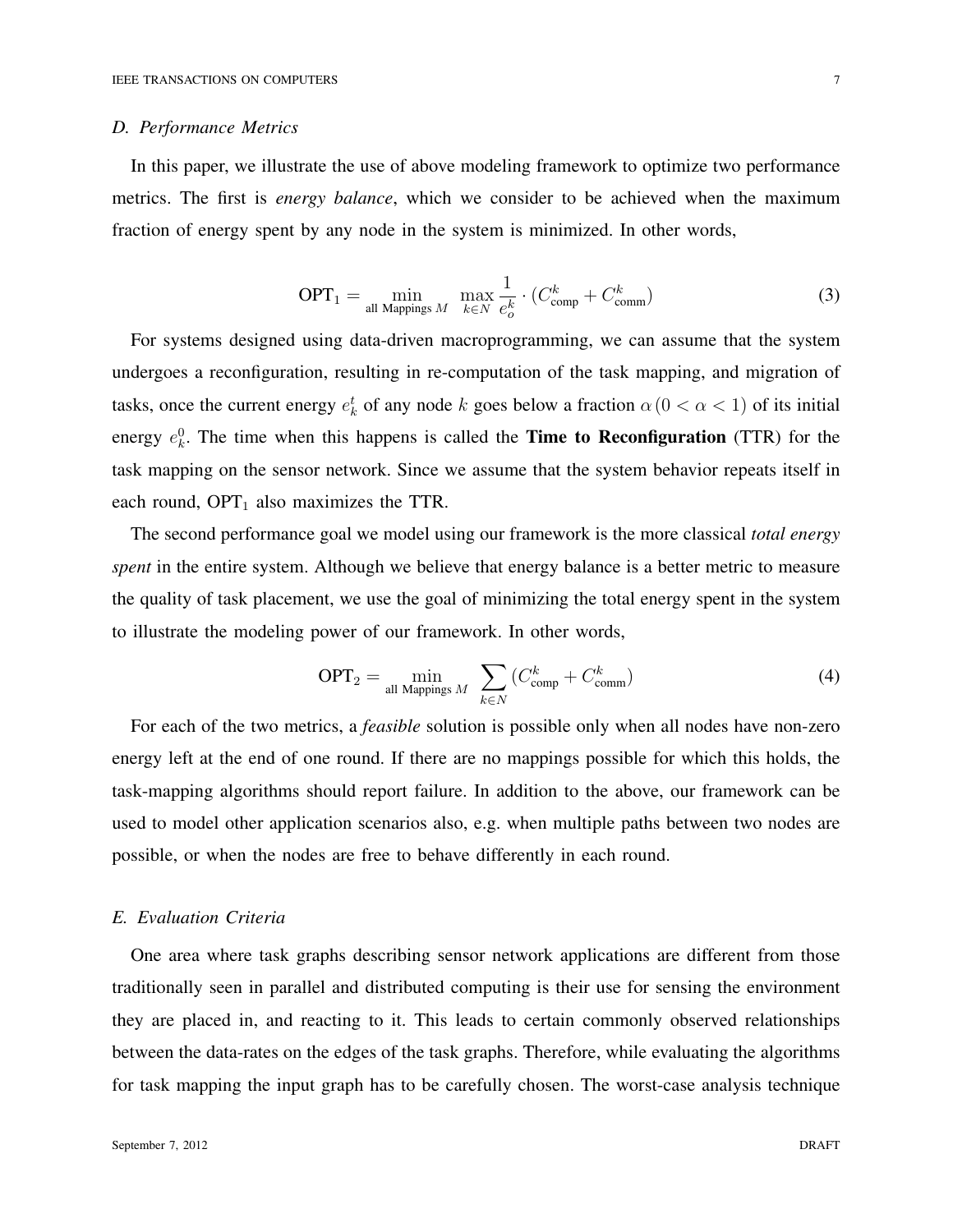of testing algorithms against randomly generated task graphs with arbitrarily chosen inter-task data-rates may identify certain task mapping techniques as inferior, while these techniques may yield very good results in real-world WSN applications. Consequently, it is important that the task graphs used to evaluate these techniques are drawn from actual WSN applications.

# III. MATHEMATICAL FORMULATIONS FOR TASK MAPPING ON WSNS

# *A. Mixed Integer Programming Formulation for OPT*<sup>1</sup>

To formulate the problem as a mixed integer programming (MIP) problem, we represent task mapping M by an *assignment matrix X*, where  $x_{ik}$  is 1 if task i is assigned to node k, and 0 otherwise.

The problem can then be defined as:

# Inputs:

- $D = (DT, DE)$ : Data-driven Task Graph
- $f_i$ : Firing rate for task i
- $s_{ij}$ : Size of data transferred from task i to j on each invocation of i
- $N$ : Network description
- $\mathcal{T}$ : Task execution energy matrix
- $R:$  Routing energy cost matrix

# Outputs:

•  $X$ : Assignment Matrix.  $x_{ik}$  is binary.

# Optimization Goal:

minimize c

Constraints:

$$
\sum_{k=1}^{n} x_{ik} = 1 \text{ for } i = 1, 2, \dots, m
$$
 (5)

$$
\frac{1}{e_k^0} \left( \sum_{i=1}^m f_i \cdot \mathcal{T}_{ik} \cdot x_{ik} + \sum_{(i,j) \in DE} \sum_{\beta=1}^n \sum_{\gamma=1}^n f_i \cdot s_{ij} \cdot x_{i\beta} \cdot x_{j\gamma} \cdot \mathcal{R}_{\beta\gamma k} \right) \leq c \text{ for } k = 1, 2, \dots, n \quad (6)
$$

$$
x_{ik} \in \{0, 1\} \text{ for } (i, k) = (1, 1), \dots, (m, n) \tag{7}
$$

$$
0 \le c \le 1 \tag{8}
$$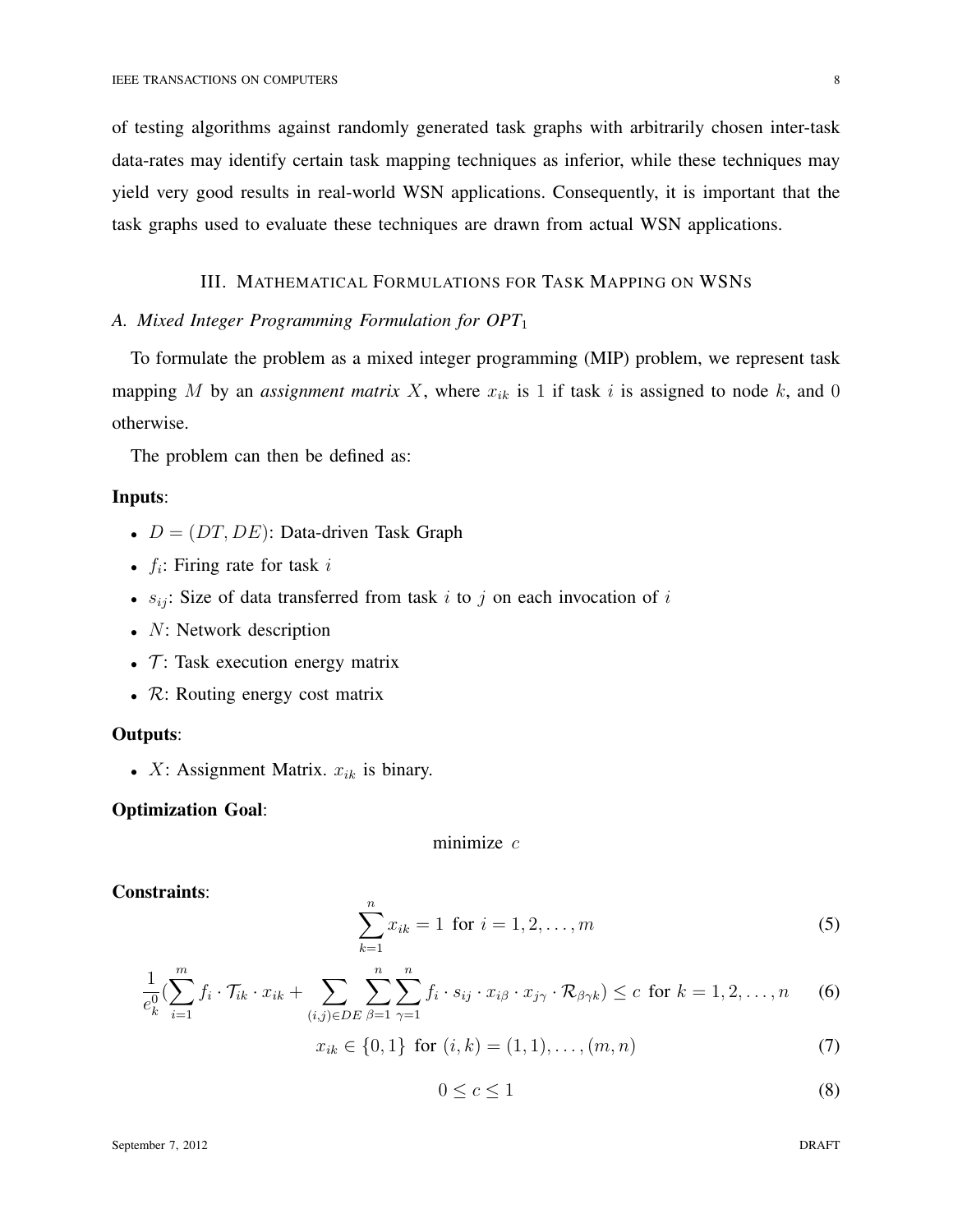The summation terms in (6) denote  $C_{\text{comp}}^k$  and  $C_{\text{comm}}^k$  respectively. The final constraint ensures that the MIP fails if no feasible solution exists. Note that the above is an MIP since  $c$  is real whereas  $x_{ik}$  are binary integers. Also, it is not a linear program since product terms  $x_{i\beta} \cdot x_{j\gamma}$ appear in the constraints.

The above problem can be converted to a linear MIP by replacing each  $x_{i\beta} \cdot x_{j\gamma}$  term with a binary variable  $y_{i\beta j\gamma}$ , and adding the following constraints:

$$
y_{i\beta j\gamma} - x_{i\beta} \le 0 \tag{9}
$$

$$
y_{i\beta j\gamma} - x_{j\gamma} \le 0 \tag{10}
$$

$$
x_{i\beta} + x_{j\gamma} - y_{i\beta j\gamma} \le 1\tag{11}
$$

This linearization techniques is derived from [6]. Intuitively, constraint (9) denotes that if edge  $(i, j)$  is mapped to path  $(\beta \to \gamma)$ , then task i is mapped to node  $\beta$ . Similarly, (10) denotes the constraint that if  $(i, j)$  is mapped to  $(\beta \to \gamma)$ , then task j is mapped to node  $\gamma$ . Finally, (11) denotes the condition that if task i is mapped to node  $\beta$ , and task j is mapped to node  $\gamma$ , then  $(i, j)$  is mapped to  $(\beta \rightarrow \gamma)$ .

# *B. MIP Formulation for OPT*<sub>2</sub>

Using our formulation, the objective of solving the problem to minimize the *total energy* spent by the system can be formulated as follows:

#### Inputs:

- $D = (DT, DE)$ : Data-driven Task Graph
- $f_i$ : Firing rate for task i
- $s_{ij}$ : Size of data transferred from task i to j on each invocation of i
- $N$ : Network description
- $\mathcal{T}$ : Task execution energy matrix
- $\mathcal{R}$ : Routing energy cost matrix

# Outputs:

•  $X$ : Assignment Matrix.  $x_{ik}$  is binary.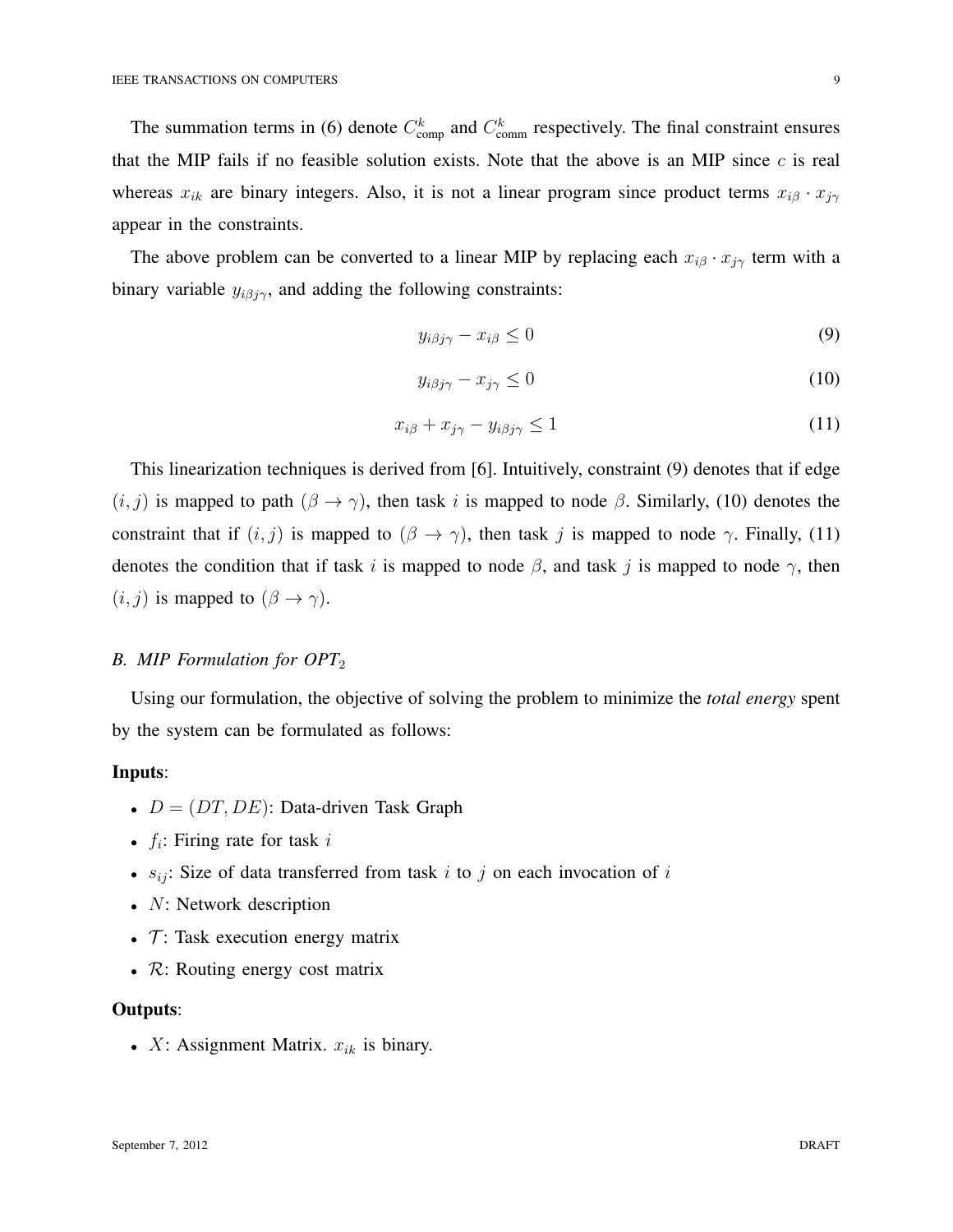# Optimization Goal:

minimize 
$$
\sum_{k=1}^{n} \left( \sum_{i=1}^{m} f_i \cdot \mathcal{T}_{ik} \cdot x_{ik} + \sum_{(i,j) \in DE} \sum_{\beta=1}^{n} \sum_{\gamma=1}^{n} f_i \cdot s_{ij} \cdot x_{i\beta} \cdot x_{j\gamma} \cdot \mathcal{R}_{\beta\gamma k} \right)
$$

Constraints:

$$
\sum_{k=1}^{n} x_{ik} = 1 \text{ for } i = 1, ..., m
$$
 (12)

$$
\sum_{i=1}^{m} f_i \cdot \mathcal{T}_{ik} \cdot x_{ik} + \sum_{(i,j) \in DE} \sum_{\beta=1}^{n} \sum_{\gamma=1}^{n} f_i \cdot s_{ij} \cdot x_{i\beta} \cdot x_{j\gamma} \cdot \mathcal{R}_{\beta\gamma k} \le e_0^k \text{ for } k = 1, \dots, n
$$
 (13)

$$
x_{ik} \in \{0, 1\} \text{ for } (i, k) = (1, 1), \dots, (m, n) \tag{14}
$$

The above also can be converted to a MIP with linear constraints using the techniques discussed above.

#### IV. HEURISTIC FOR TASK MAPPING

# *A. Greedy Algorithms for Task Mapping*

Although the MIP formulation leads to optimal results, solving an MIP can be quite time consuming in practice. Our greedy heuristic for the goal of minimizing the maximum fraction of energy spent at a node  $(OPT_1)$  is detailed in Algorithm 1. The main intuition is that the algorithm sorts the edges in the task graph in non-increasing order of the traffic going on them, and then tries to map the still unmapped endpoints of each edge  $(i, j)$  so as to achieve the minimum increase in the objective function.

**Computational Complexity:** Each invocation of  $maxCost$  takes  $\theta(n(m + |DE|))$  time. During Algorithm 1, the sorting takes  $O(|DE| \log(|DE|))$  time, and the main loops invokes Algorithm 2 for evaluating the *maxCost*  $O(|DE|n^2)$  times. The total time complexity of the algorithm is  $O(|DE|(\log(|DE|) + n^3(m + |DE|)))$ . Since  $|DE| > m$  in a DAG and  $|DE| > log(|DE|)$ , this can be simplified to  $O(n^3|DE|^2)$ .

Algorithm 3 shows our modification to Algorithm 1 for mapping tasks for  $OPT_2$ . The algorithm calls *totalCost* subroutine (shown in Algorithm 4) repeatedly to determine the current total cost of the assignment, and chooses the end points of the next edge so as to minimize the total cost. Owing to the similarity in structure, its computational complexity is also  $O(n^3|DE|^2)$ .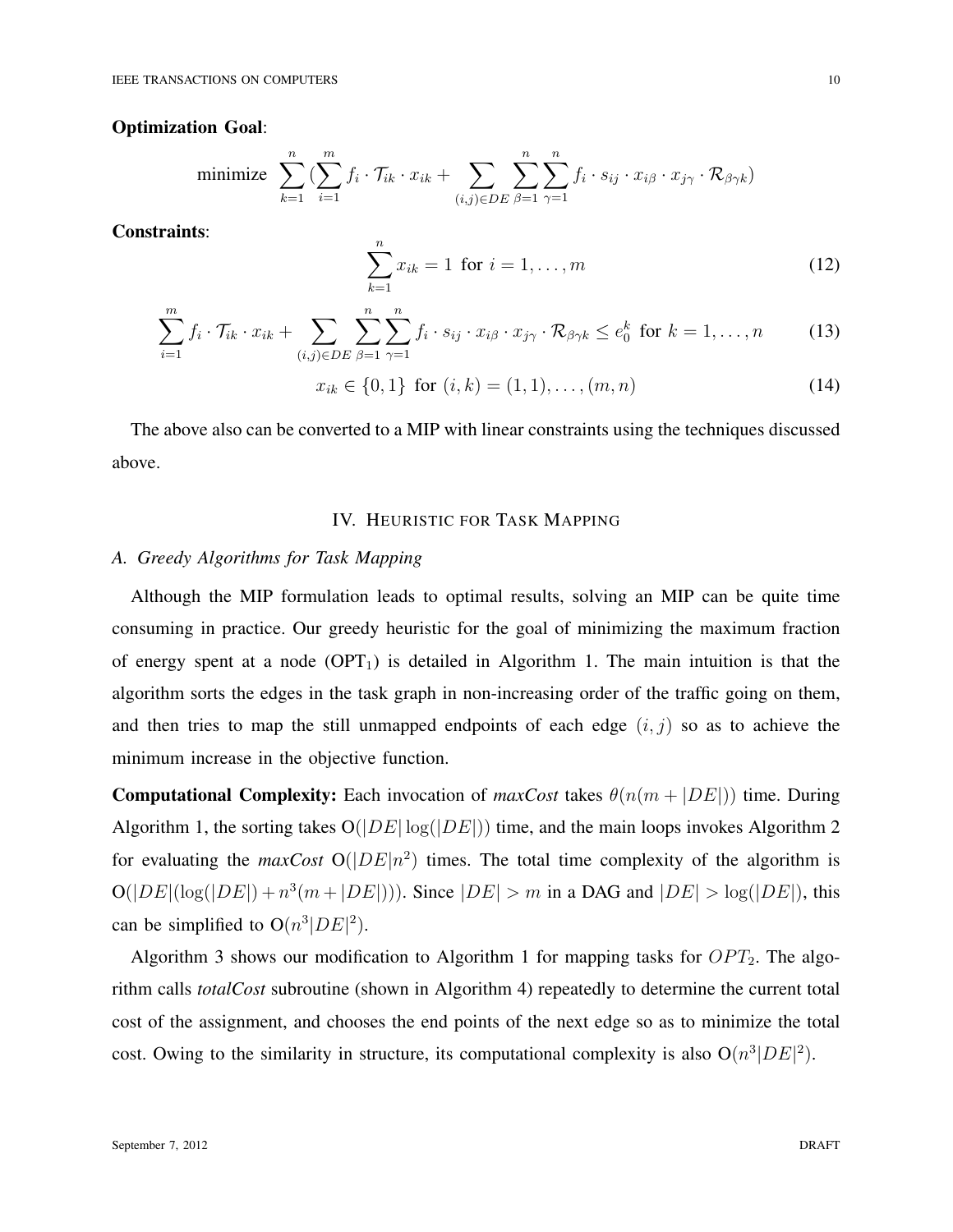Algorithm 1 *GreedyMinMax*: for  $OPT_1$ 

**Input:**  $D(=DT,DE), N, \mathcal{T}[m][n], \mathcal{R}[n][n][n], f[m], s[m][m], e_o[n]$ 

**Output:**  $M[m]$ : Task Assignment

- 1: Initialize  $M[i] = -1$  for  $i = \{1, ..., m\}$
- 2: Sort  $(i, j) \in DE$  in non-increasing order of  $f[i] \cdot s[i][j]$
- 3: for all (sorted)  $(i, j)$  in DE do
- 4:  $minmaxCost = \infty$ ;  $minPath = (-1, -1)$  // Initialize  $minmaxCost$  and  $minPath$  for this iteration
- 5: **for all**  $(\alpha, \beta)$  such that  $(i, j)$  can be assigned to them **do**

6: 
$$
M[i] = \alpha
$$
,  $M[j] = \beta$  // Temporarily assign  $(i, j)$  to  $(\alpha \rightarrow \beta)$ 

7: 
$$
maxCost = maxCost(D, N, T, R, f, s, e_0, M)
$$

8: **if**  $maxCost < minmaxCost$  **then** 

9: 
$$
minmaxCost = maxCost; minPath = (\alpha, \beta) \text{ // Update } minmaxCost \text{ and } minPath
$$

- 10: if  $minmaxCost > 1$  then
- 11: declare failure. stop. // Checking for feasibility

12: 
$$
M[i] = minPath.\alpha; M[j] = minPath.\beta
$$

13:  $return M$ 

#### *B. Worst-case Analysis*

Since both *GreedyMinMax* and *GreedyMinTotal* are heuristics, we explored the situations when they can give sub-optimal results. We introduce the notion of the *cost of an algorithm* for this purpose – the cost of *GreedyMinMax* is defined a the maximum fraction of energy spent in one round at any node in N, and the cost of *GreedyMinTotal* is the total energy spent by all the nodes in N in one round, when tasks are mapped according to the heuristic.

**Theorem 1.** For any integer  $v \ge 1$ , there are problem instances for which the cost of *GreedyMin*-*Max* (*GreedyMinTotal*) is arbitrarily close to  $v \times \text{OPT}_1$  ( $v \times \text{OPT}_2$ ).

**Proof.** Consider a situation as illustrated in Figure 2.  $T_{ax} = T_{ay} = 0$ , and the other tasks can only be placed on the nodes indicated by the arrows. Let us also assume that  $f_a = 1$ ,  $e_0^x = e_0^y = e_0$ , and both nodes in  $N$  spend one unit of energy per unit of data transmitted on the link between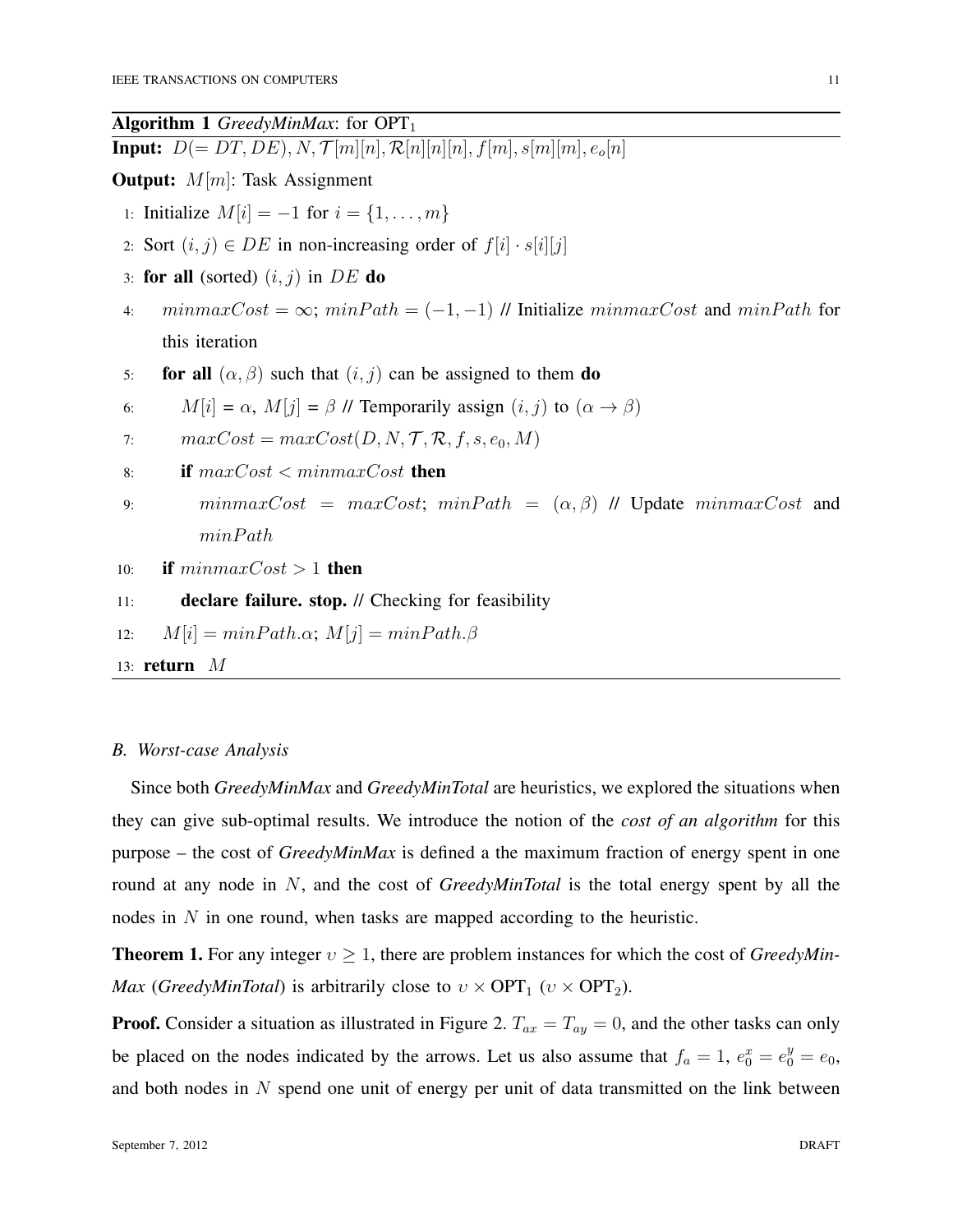Algorithm 2 *maxCost*: for determining the maximum fraction of energy spent at a node **Input:**  $D(=DT,DE), N, \mathcal{T}[m][n], \mathcal{R}[n][n][n], f[m], s[m][m], e_o[n], M[m]$ 

Output: *maxCost*: Maximum fraction of energy spent at any node

1:  $maxCost = 0$  // Initialize max cost

- 2: for all  $k \in N$  do
- 3:  $cost = 0$  // Initialize node cost

4: for all 
$$
i \in DT
$$
 do

- 5: if  $M[i] == k$  then
- 6:  $cost = cost + f[i] \cdot \mathcal{T}[i][k]$  // Increment computation cost
- 7: for all  $(i, j) \in DE$  do
- 8: if  $M[i] \neq 1$  AND  $M[j] \neq 1$  then

9: 
$$
cost = cost + f[i] \cdot s[i][j] \cdot \mathcal{R}[M[i]][M[j]][k] \text{ // Increment communication cost}
$$

10: **if**  $cost/e_0[k] > maxCost$  **then** 

$$
11: \qquad maxCost = cost/e_0[k]
$$

12: return maxCost



Fig. 2. Scenario for worst case performance of *GreedyMinMax* and *GreedyMinTotal*.

them. Finally,  $e_0 \gg k \gg \varepsilon > 0$ . The optimal solution, both for  $OPT_1$  and  $OPT_2$ , is to place a on node x, thereby causing only the data on the  $(a, b_0)$  edge in DE to go on the network, costing  $k$  units of energy to be spent by node  $x$  (and the entire system) in each round. The greedy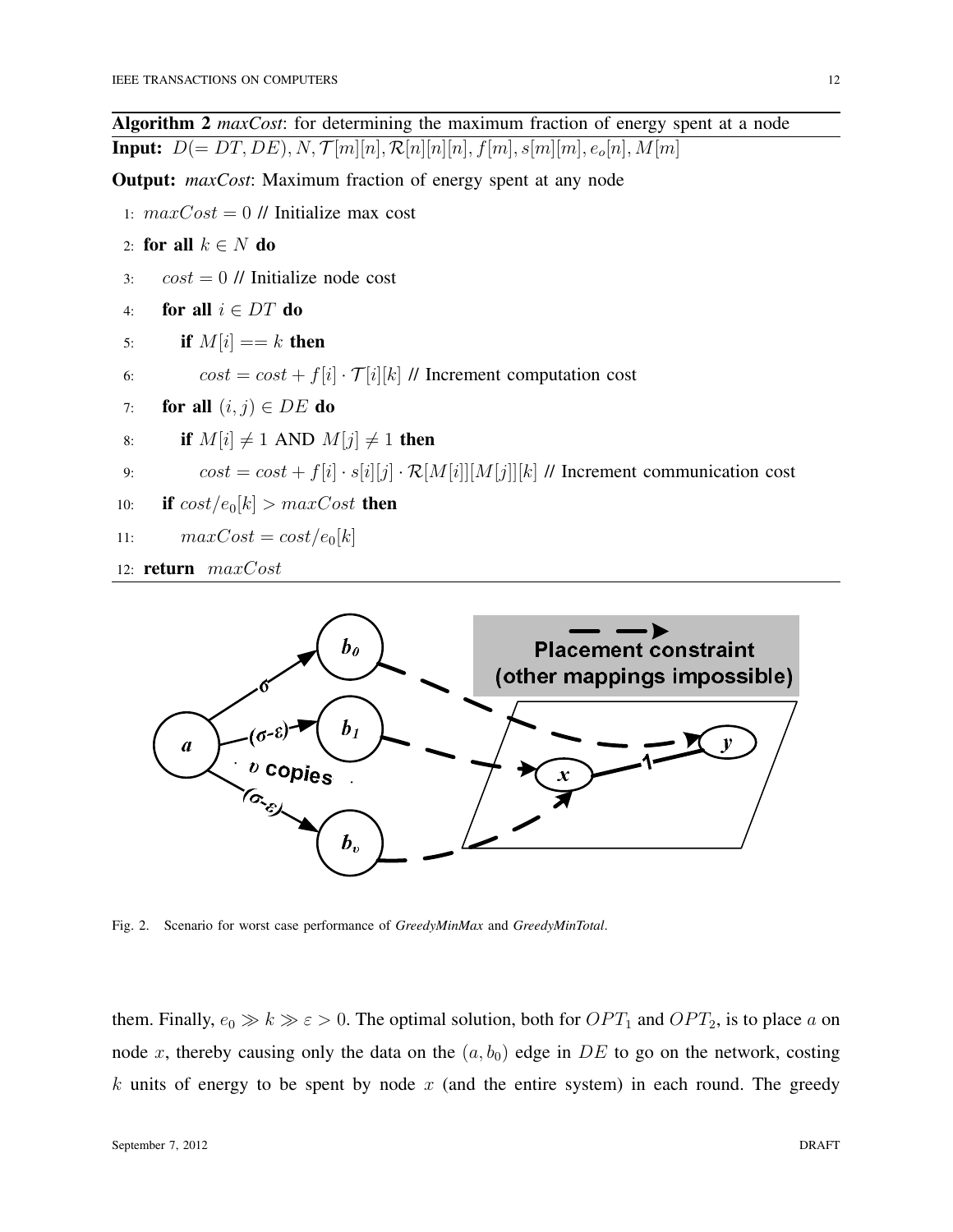Algorithm 3 *GreedyMinTotal*: for OPT<sub>2</sub> **Input:**  $D(=DT,DE), N, \mathcal{T}[m][n], \mathcal{R}[n][n][n], f[m], s[m][m], e_o[n]$ **Output:**  $M[m]$ : Task Assignment Initialize  $M[i] = -1$  for  $i = \{1, \ldots, m\}$ Sort  $(i, j) \in DE$  in non-increasing order of  $f[i] \cdot s[i][j]$ for all (sorted)  $(i, j)$  in DE do  $mintotalCost = \infty$  // Initialize mintotalCost for this iteration  $minPath = (-1, -1)$ for all  $(\alpha, \beta)$  such that  $(i, j)$  can be assigned to them do  $M[i] = \alpha$  $M[j] = \beta$  // Temporarily assign  $(i, j)$  to  $(\alpha \rightarrow \beta)$  $totalCost = totalCost(D, N, T, R, f, s, e_0, M)$ if  $totalCost < mintotalCost$  then  $mintotalCost = totalCost$  // Update mintotalCost  $minPath = (\alpha, \beta)$  $maxCost = maxCost(D, N, T, R, f, s, e_0, M)$ if  $maxCost > 1$  then declare failure. stop. // Checking for feasibility  $M[i] = minPath.\alpha$  $M[j] = minPath.\beta$ return M

algorithms, however, start with placing the costliest edge  $(a, b_0)$  in the best possible manner, co-locating a and b<sub>0</sub> on node y. This leads to  $v \times (k - \varepsilon)$  traffic to go over the  $y \to x$  link.

We thus get: 
$$
OPT_1 = \frac{1}{e_0} \sigma
$$
 (15)

$$
\Rightarrow \cot(GreedyMinMax) = \frac{1}{e_0} \nu \times (\sigma - \varepsilon) \approx \nu \times \text{OPT}_1 \tag{16}
$$

Similarly, 
$$
OPT_2 = 2\sigma \tag{17}
$$

$$
\Rightarrow \cos(\text{GreedyMinTotal}) = 2v \times (\sigma - \varepsilon) \approx v \times \text{OPT}_2 \tag{18}
$$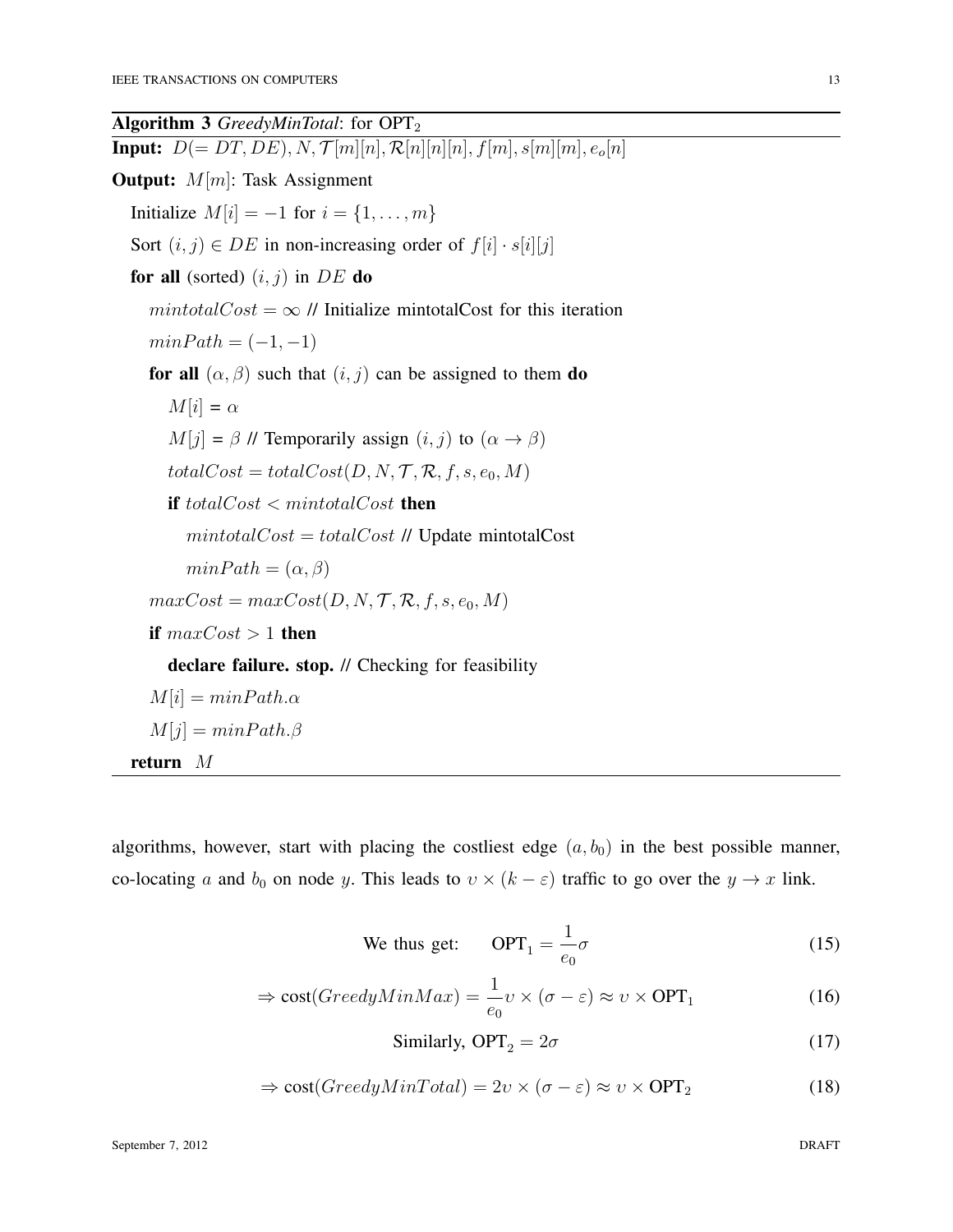Algorithm 4 *totalCost*: for determining the total energy spent in the system **Input:**  $D(=DT,DE), N, \mathcal{T}[m][n], \mathcal{R}[n][n][n], f[m], s[m][m], e_o[n], M[m]$ **Output:** *totalCost*: Total energy spent by nodes in N  $totalCost = 0$  // Initialize total cost for all  $k \in N$  do  $cost = 0$ ; // Initialize node cost for all  $i \in DT$  do if  $M[i] == k$  then  $cost = cost + f[i] \cdot \mathcal{T}[i][k]$  // Increment computation cost for all  $(i, j) \in DE$  do if  $M[i] \neq 1$  AND  $M[j] \neq 1$  then  $cost = cost + f[i] \cdot s[i][j] \cdot \mathcal{R}[M[i]][M[j]][k]$  // Increment communication cost  $totalCost = totalCost + cost$ return totalCost

hence proving the theorem.

Theorem 2. There are problem instances for which *GreedyMinMax* and *GreedyMinTotal* will terminate in failure although a feasible solution exists.

Proof. Consider the situation as illustrated in Figure 2. However, in this case, assume that  $e_0 = k \gg \varepsilon > 0$ . The optimal solution (given by the MIP formulation) will still place task a on node y, while the Greedy algorithms will try to place it on node y. Note that for  $v \ge 2$ , this will lead to an infeasible solution, as the nodes end up spending  $> e_0$  energy. The proof follows.

# V. TASK MAPPING WITH MULTI-PATH ROUTING

In many WSN applications, multiple routes are possible between a pair of nodes. In this section, we provide generalized versions of our problem formulations to incorporate this condition. The following changes are made to the model:

- We assume that a constant  $\Phi$  number of paths are possible to be taken between any pair of nodes  $\beta$  and  $\gamma$  in N.
- We further assume that for each pair of communicating tasks  $(i, j)$  mapped to nodes  $\beta$  and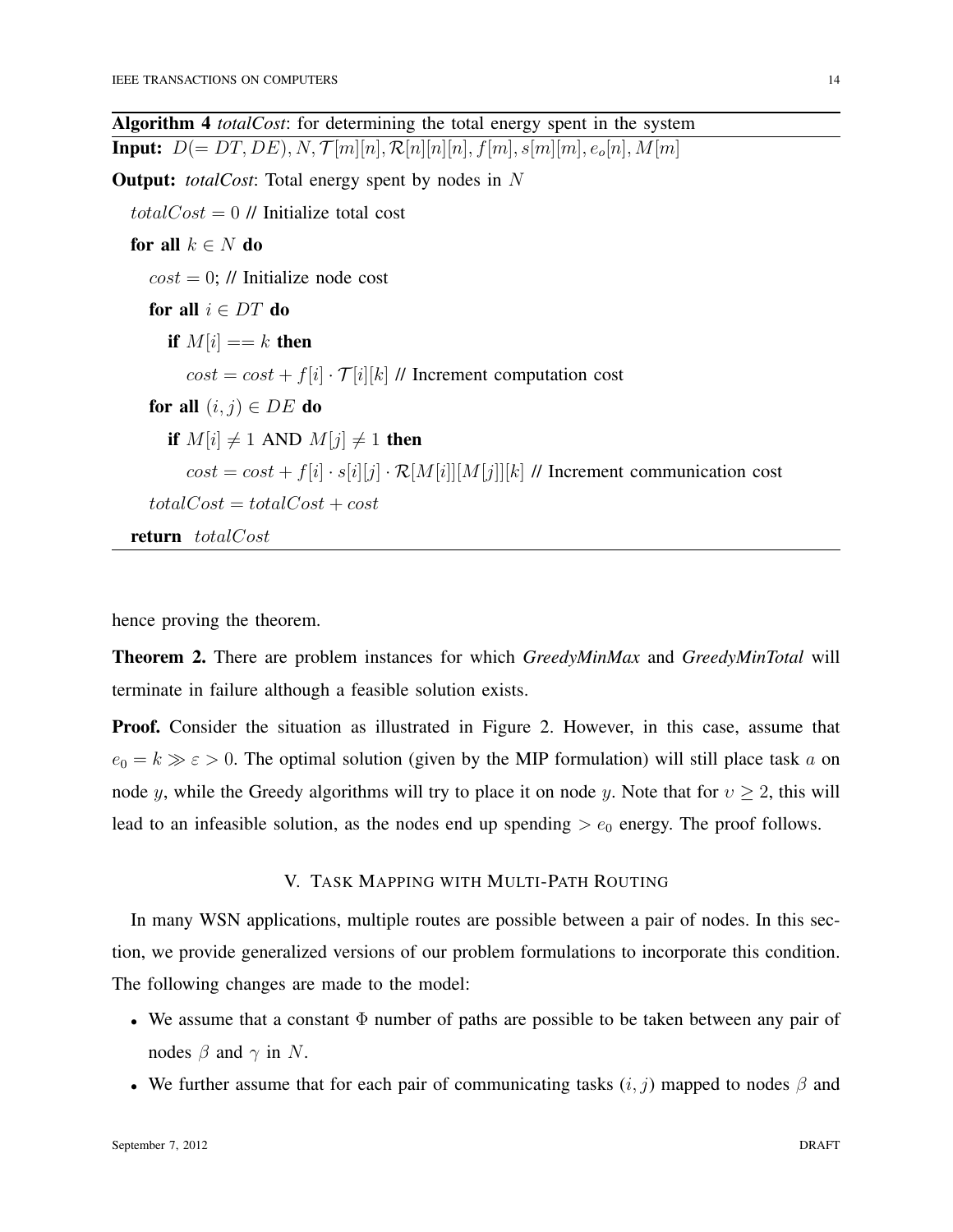$γ$  respectively, one of the Φ  $β \rightarrow γ$  paths (say  $ρ$ ) is chosen. Note that for another pair of communicating tasks  $(s, t)$  mapped to  $\beta$  and  $\gamma$ , another  $\beta \rightarrow \gamma$  path  $\rho'$  can be chosen.

- To incorporate the above, we redefine the *routing energy cost matrix* R to be a  $n \times n \times n \times \Phi$ matrix, with  $\mathcal{R}_{\beta\gamma k\rho}$  denoting the energy consumed per unit of data at node k while routing messages from node  $\beta$  to  $\gamma$ , using the *pth* routing option.
- The task-mapping algorithms, apart from determining the task mapping  $M$ , also need to provide the **routing path choice mapping**  $P : DE \rightarrow \{1, 2, ..., \Phi\}.$
- The communication cost at node  $k$  is now given by:

$$
C_{\text{comm}}^k = \sum_{e = (i,j)\} \sum_{E} f_i \cdot s_{ij} \cdot \mathcal{R}_{M(i)M(j)kP(e)} \tag{19}
$$

# *A. MIP Formulation for OPT*<sup>1</sup> *when Multi-Path Routing is Possible*

The problem of task-mapping and route choice to minimize the maximum fraction of energy spent at a node can thus be formulated as:

# Inputs:

- $D = (DT, DE)$ : Data-driven Task Graph
- $f_i$ : Firing rate for task i
- $s_{ij}$ : Size of data transferred from task i to j on each invocation of i
- $N$ : Network description
- $\mathcal{T}$ : Task execution energy matrix
- R: Routing energy cost matrix, as modified above.

# Outputs:

- $X$ : Assignment Matrix.  $x_{ik}$  is binary.
- Z: Routing Path Choice Matrix.  $z_{e\rho}$  is binary, and is 1 if the traffic over edge e in DE is routed along the ρ*th* path.

# Optimization Goal:

minimize  $c$ 

#### Constraints:

$$
\sum_{k=1}^{n} x_{ik} = 1 \text{ for } i = 1, 2, \dots, m
$$
 (20)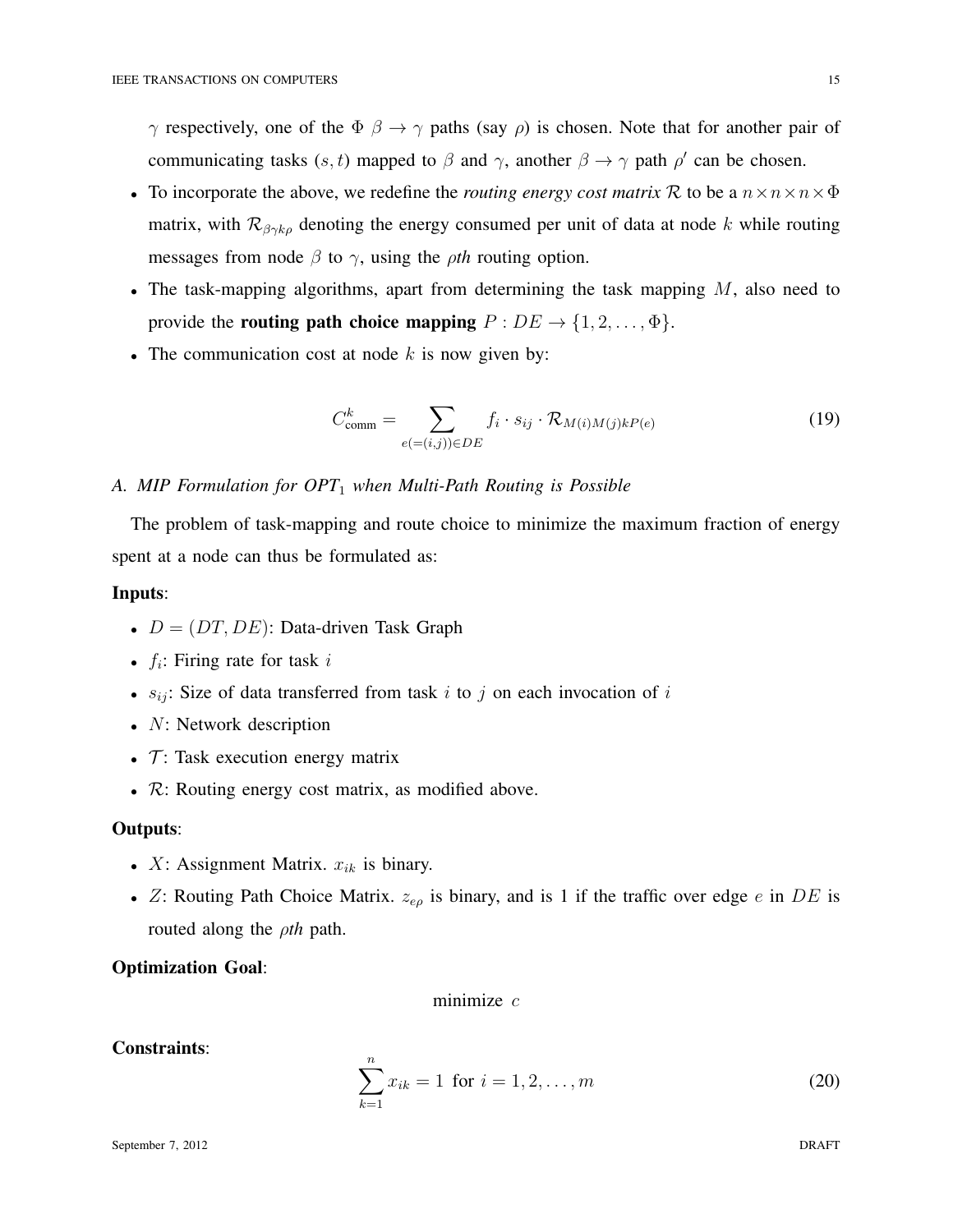$$
\sum_{\rho=1}^{\Phi} z_{e\rho} = 1 \text{ for each } e
$$
 (21)

$$
\frac{1}{e_k^0} \left( \sum_{i=1}^m f_i \cdot \mathcal{T}_{ik} \cdot x_{ik} + \sum_{e=(i,j)\in DE} \sum_{\beta=1}^n \sum_{\gamma=1}^n \sum_{\rho=1}^C f_i \cdot s_{ij} \cdot x_{i\beta} \cdot x_{j\gamma} \cdot z_{e\rho} \cdot \mathcal{R}_{\beta\gamma k\rho} \right) \leq c \text{ for } k=1,\ldots,n
$$
\n(22)

$$
x_{ik} \in \{0, 1\} \text{ for } (i, k) = (1, 1), \dots, (m, n) \tag{23}
$$

$$
z_{e\rho} \in \{0, 1\} \text{ for each combination of } (e, \rho) \tag{24}
$$

$$
0 \le c \le 1 \tag{25}
$$

Note that the above is an MIP since c is real whereas  $x_{ik}$  and  $z_{e\rho}$  are binary integers. Also, it is not a linear program since product terms  $x_{i\beta} \cdot x_{j\gamma} \cdot z_{e\rho}$  appear in the constraints.

The above problem can be converted to a linear MIP by repeatedly applying the techniques discussed in the previous section. We first absorb each  $(x_{i\beta}, x_{j\gamma})$  pair into a variable  $y_{i\beta j\gamma}$ , and then introduce another set of variables, one to absorb each  $(y_{i\beta j\gamma}, z_{e\rho})$  pair, to get the following:

$$
y_{i\beta j\gamma} - x_{i\beta} \le 0 \tag{26}
$$

$$
y_{i\beta j\gamma} - x_{j\gamma} \le 0 \tag{27}
$$

$$
x_{i\beta} + x_{j\gamma} - y_{i\beta j\gamma} \le 1\tag{28}
$$

$$
u_{i\beta j\gamma\rho} - y_{i\beta j\gamma} \le 0 \tag{29}
$$

$$
u_{i\beta j\gamma\rho} - z_{e\rho} \le 0 \tag{30}
$$

$$
y_{i\beta j\gamma} + z_{e\rho} - u_{i\beta j\gamma\rho} \le 1
$$
\n(31)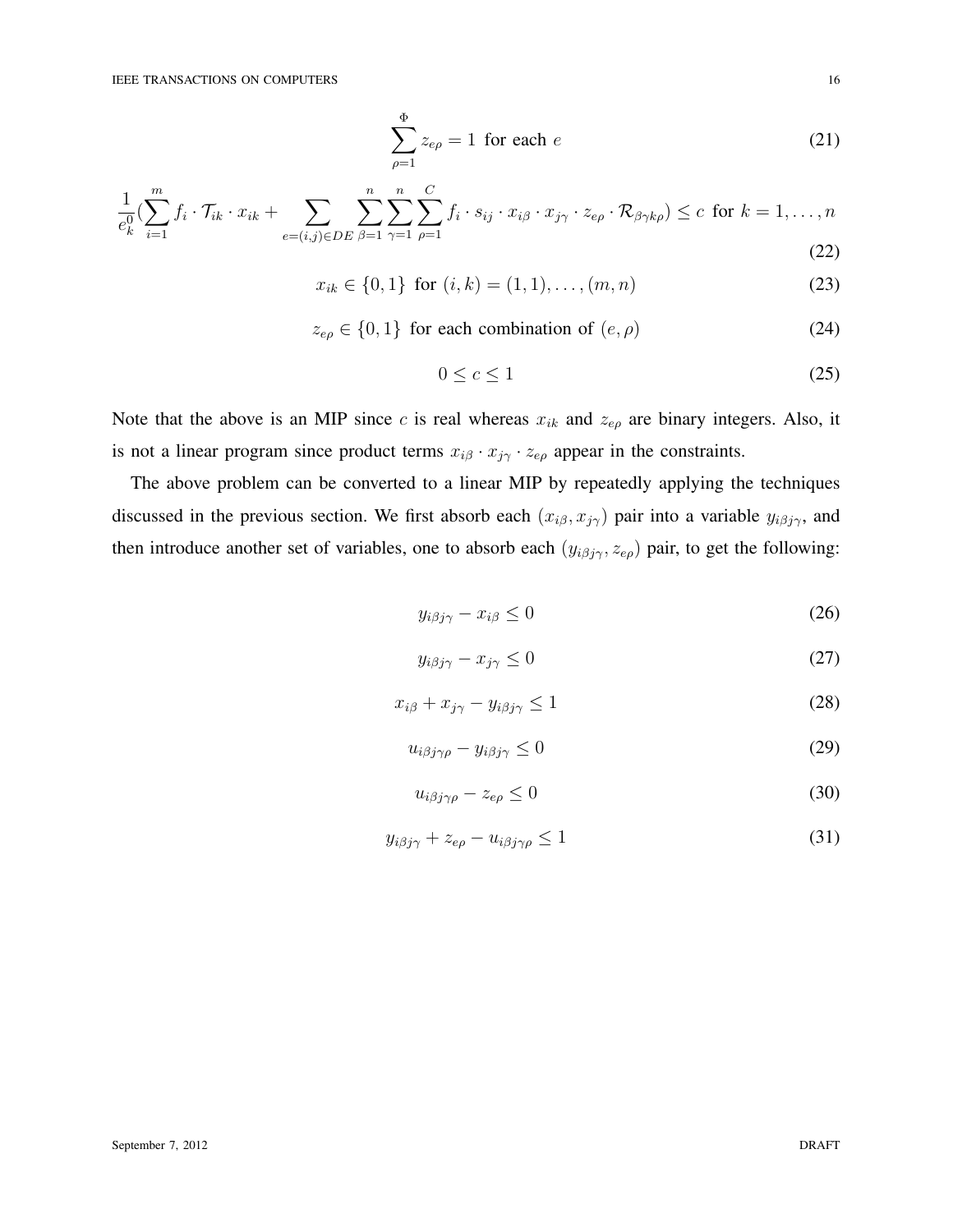# *B. MIP Formulation for OPT*<sup>2</sup> *when Multi-Path Routing is Possible*

Using our formulation, the objective of solving the problem to minimize the *total energy* spent by the system can be formulated as follows:

# Inputs:

- $D = (DT, DE)$ : Data-driven Task Graph
- $f_i$ : Firing rate for task i
- $s_{ij}$ : Size of data transferred from task i to j on each invocation of i
- $N$ : Network description
- $\mathcal{T}$ : Task execution energy matrix
- R: Routing energy cost matrix, as modified above.

# Outputs:

- $X$ : Assignment Matrix.  $x_{ik}$  is binary.
- Z: Routing Path Choice Matrix.  $z_{e\rho}$  is binary.

# Optimization Goal:

minimize 
$$
\sum_{k=1}^{n} \left( \sum_{i=1}^{m} f_i \cdot \mathcal{T}_{ik} \cdot x_{ik} + \sum_{e=(i,j)\in DE} \sum_{\beta=1}^{n} \sum_{\gamma=1}^{n} \sum_{\rho=1}^{\Phi} f_i \cdot s_{ij} \cdot x_{i\beta} \cdot x_{j\gamma} \cdot z_{e\rho} \cdot \mathcal{R}_{\beta\gamma k\rho} \right)
$$

Constraints:

$$
\sum_{k=1}^{n} x_{ik} = 1 \text{ for } i = 1, 2, ..., m
$$
 (32)

$$
\sum_{\rho=1}^{\Phi} z_{e\rho} = 1
$$
 for each combination of  $(e, \beta, \gamma)$  (33)

$$
\sum_{i=1}^{m} f_i \cdot \mathcal{T}_{ik} \cdot x_{ik} + \sum_{e=(i,j)\in DE} \sum_{\beta=1}^{n} \sum_{\gamma=1}^{n} \sum_{\rho=1}^{\Phi} f_i \cdot s_{ij} \cdot x_{i\beta} \cdot x_{j\gamma} \cdot z_{e\rho} \cdot \mathcal{R}_{\beta\gamma k\rho} \le e_0^k \text{for } k=1,\ldots,n \text{ (34)}
$$

$$
x_{ik} \in \{0, 1\} \text{ for } (i, k) = (1, 1), \dots, (m, n) \tag{35}
$$

$$
z_{e\rho} \in \{0, 1\} \text{ for each combination of } e, \beta, \gamma, \rho \tag{36}
$$

Note that the above can be converted to a MIP with linear constraints using the linearization techniques used by us.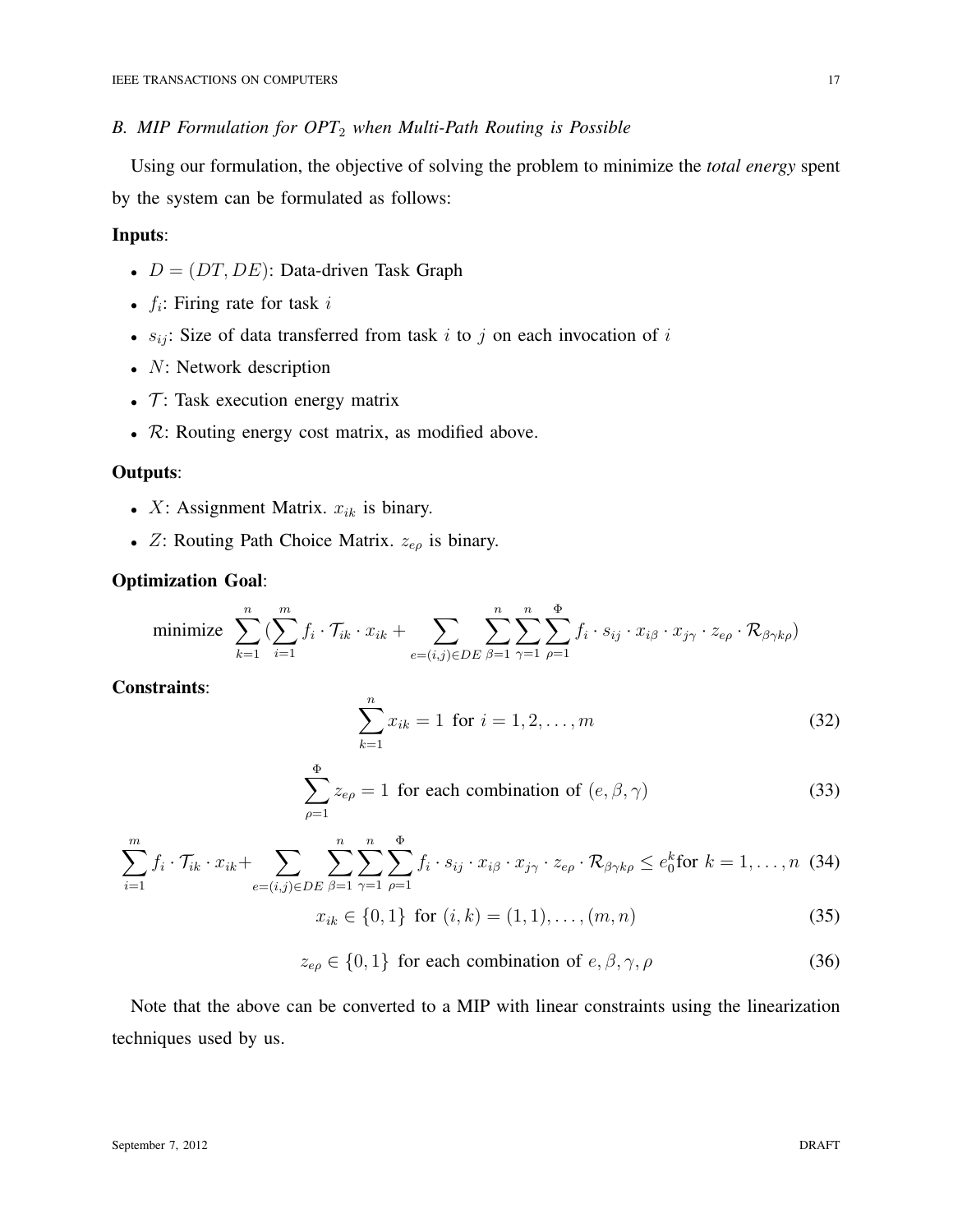# *C. Greedy Heuristics for Task-mapping with Multi-Path Routing*

In view of the changed system model, we can modify the algorithms proposed in Section IV. Our greedy heuristic for the goal of minimizing the maximum fraction of energy spent at a node  $(OPT<sub>1</sub>)$  is detailed in Algorithm 5. The main intuition is that the algorithm sorts the edges in the task graph in non-increasing order of the traffic going on them, and then tries to map the still unmapped endpoints of each edge  $(i, j)$  and determine the best route to be taken by the data items transferred between  $i$  and  $j$  them, so as to achieve the minimum increase in the objective function.

**Computational Complexity:** Each invocation of  $maxCostM$  takes  $\theta(n(m+|DE|))$  time. During Algorithm 5, the sorting takes  $O(|DE| \log(|DE|))$  time, and the main loops invokes Algorithm 6 for evaluating the *maxCost*  $O(|DE|n^2\Phi)$  times. The total time complexity of the algorithm is  $O(|DE|(\log(|DE|) + n^3(m + |DE|)\Phi))$ . Since  $|DE| > m$  in a DAG and  $|DE| > log(|DE|)$ , this can be simplified to  $O(n^3|DE|^2\Phi)$ .

Algorithm 7 shows our modification to Algorithm 5 for mapping tasks for  $OPT_2$ . The algorithm calls *totalCostM* subroutine (shown in Algorithm 8) repeatedly to determine the current total cost of the assignment, and chooses the end points of the next edge and the path choice so as to minimize the total cost. Owing to the similarity in structure, its computational complexity is also  $O(n^3|DE|^2\Phi)$ .

Worst Case Analysis: Since *GreedyMinMaxM* and *GreedyMinTotalM* are generalized versions of the algorithms discussed in Section IV, the problem instance discussed in Section IV-B acts as a special case of the task-mapping problem with multi-path routing, with the maximum number of routes  $\Phi = 1$ . Therefore, the same worst-case bounds hold for the algorithms discussed in this section also.

# VI. EVALUATION

#### *A. Reference Applications*

For evaluating our techniques, we use two real-world applications in this paper. The first is a building environment management application for monitoring heating, ventilation and airconditioning (HVAC), similar in spirit to other applications in the literature [3]. We consider a set of nodes spread across a building, with each node possibly attached to a temperature sensor,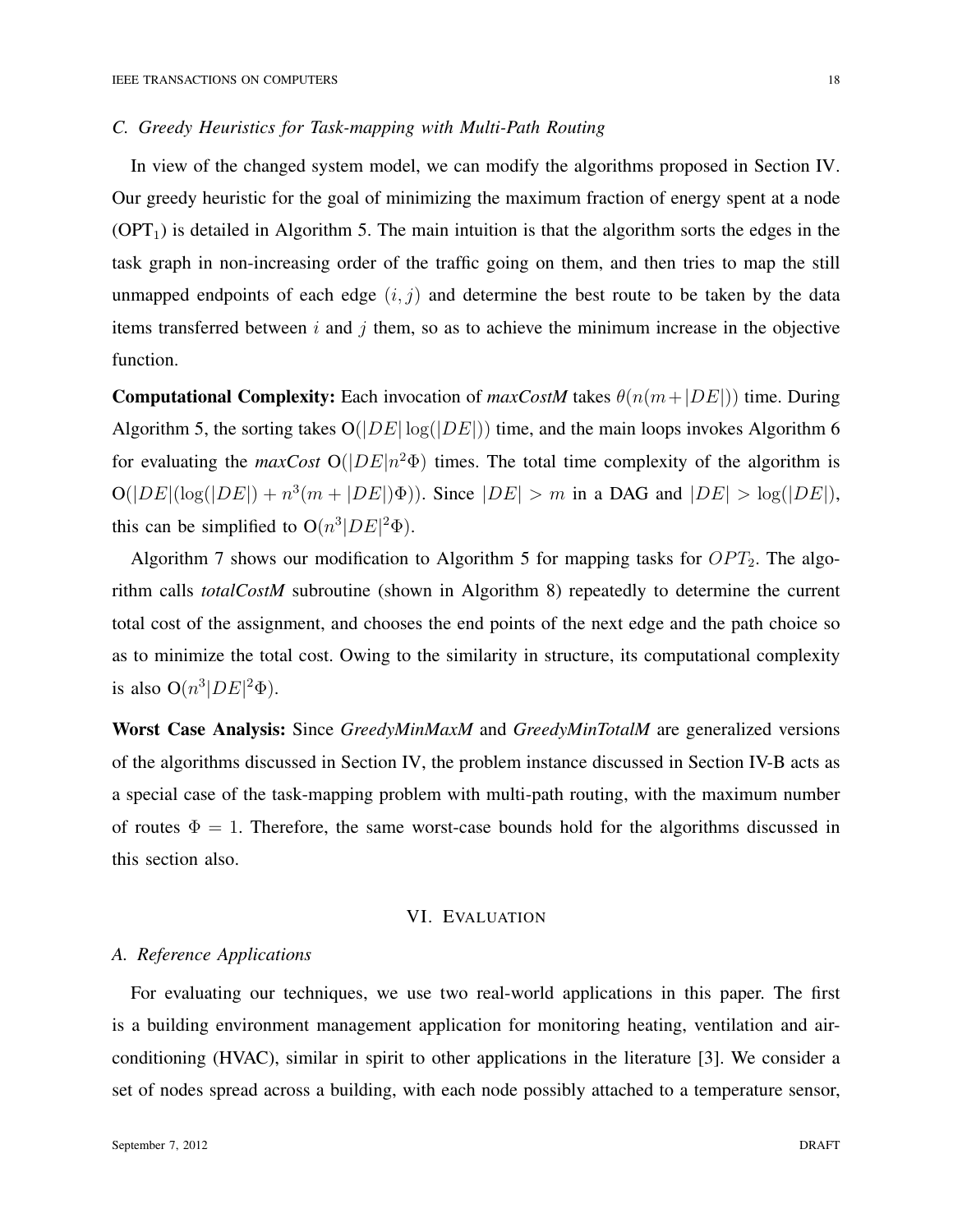Algorithm 5 *GreedyMinMaxM*: for OPT<sub>1</sub> with Multi-Path Routing **Input:**  $D(=DT,DE), N, \mathcal{T}[m][n], \mathcal{R}[n][n][n][\Phi], f[m], s[m][m], e_o[n]$ **Output:**  $M[m]$ : Task Assignment,  $P[|DE|]$ : Routing Path Choice Initialize  $M[i] = -1$  for  $i = \{1, \ldots, m\}$ Initialize all entries  $P[e] = -1$ Sort  $(i, j) \in DE$  in non-increasing order of  $f[i] \cdot s[i][j]$ for all (sorted)  $e = (i, j)$  in DE do  $minmaxCost = \infty$  // Initialize minmaxCost for this iteration  $minPath = (-1, -1)$ for all  $(\alpha, \beta)$  such that  $(i, j)$  can be assigned to them do  $M[i] = \alpha$  $M[i] = \beta$  // Temporarily assign  $(i, j)$  to  $(\alpha \rightarrow \beta)$ for  $\rho = 1$  to  $\Phi$  do  $P[e] = \rho$  // Temporarily choose the *pth* routing option  $maxCost = maxCostM(D, N, T, R, f, s, e_0, M, P)$ if  $maxCost < minmaxCost$  then  $minmaxCost = maxCost$  // Update mintotalCost  $minPath = (\alpha, \beta, \rho)$ if  $minmaxCost > 1$  then declare failure. stop. // Checking for feasibility  $M[i] = minPath.\alpha$  $M[j] = minPath.\beta$  $P[e][M[i]][M[j]] = minPath.\rho$ return  $M, P$ 

a humidity sensor and an actuator that can control the temperature and humidity of a region. The aim of the system is to maintain desirable temperature and humidity levels in each room of the building, by correlating the information from the sensor installed in the room, and using it to drive actuation.

Figure 3 describes our application as a data-driven task graph. The *Temperature Sampler*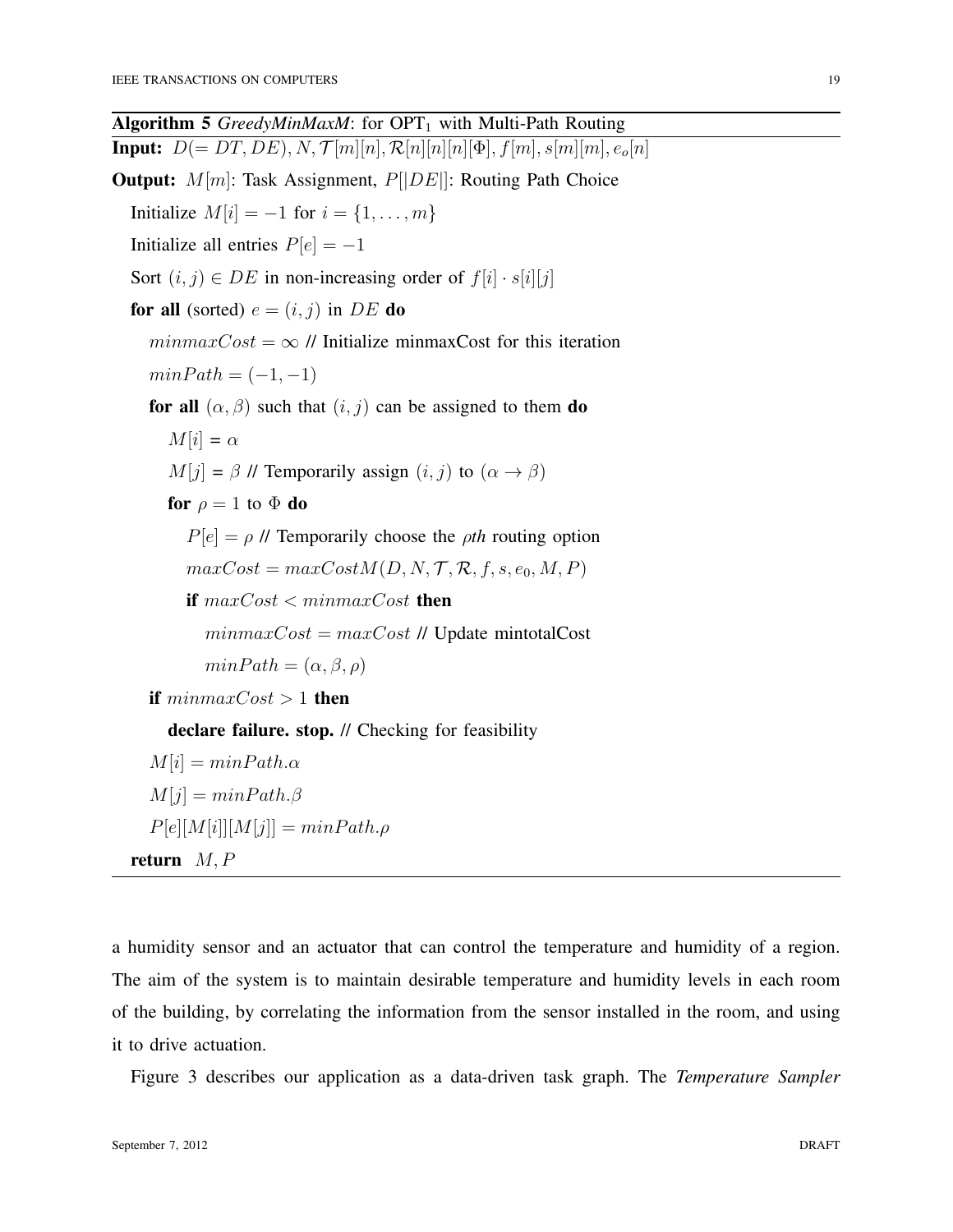Algorithm 6 *maxCostM*: for determining the maximum fraction of energy spent at a node **Input:**  $D(=DT,DE), N, \mathcal{T}[m][n], \mathcal{R}[n][n][n], f[m], s[m][m], e_o[n], M[m], P[|DE][[n][n]]$ 

**Output:** *maxCostM*: Maximum fraction of energy spent at any node

 $maxCostM = 0$  // Initialize max cost

for all  $k \in N$  do

 $cost = 0$  // Initialize node cost

# for all  $i \in DT$  do

if  $M[i] == k$  then

 $cost = cost + f[i] \cdot \mathcal{T}[i][k]$  // Increment computation cost

for all  $e = (i, j) \in DE$  do

$$
if M[i] \neq -1 AND M[j] \neq -1 AND P[e] \neq -1 then
$$

 $cost = cost + f[i] \cdot s[i][j] \cdot \mathcal{R}[M[i]][M[j]][k][P[e]]$  // Increment communication cost

if  $cost/e_0[k] > maxCostM$  then

```
maxCostM = cost/e_0[k]
```
return maxCostM



Fig. 3. A task graph for HVAC management.

and *Humidity Sampler* tasks – instantiated on the nodes with relevant sensors – sample their surroundings and generate temperature and humidity readings. This data is then sent to the *Collector* task, one of which is placed in each room. Upon processing the data, the *Collector* produces a command for the actuating tasks and sends the data to the *HVAC Controller* task, which is placed on all nodes with an HVAC Actuator and responds to the *Action* data item by adjusting the temperature/humidity controls.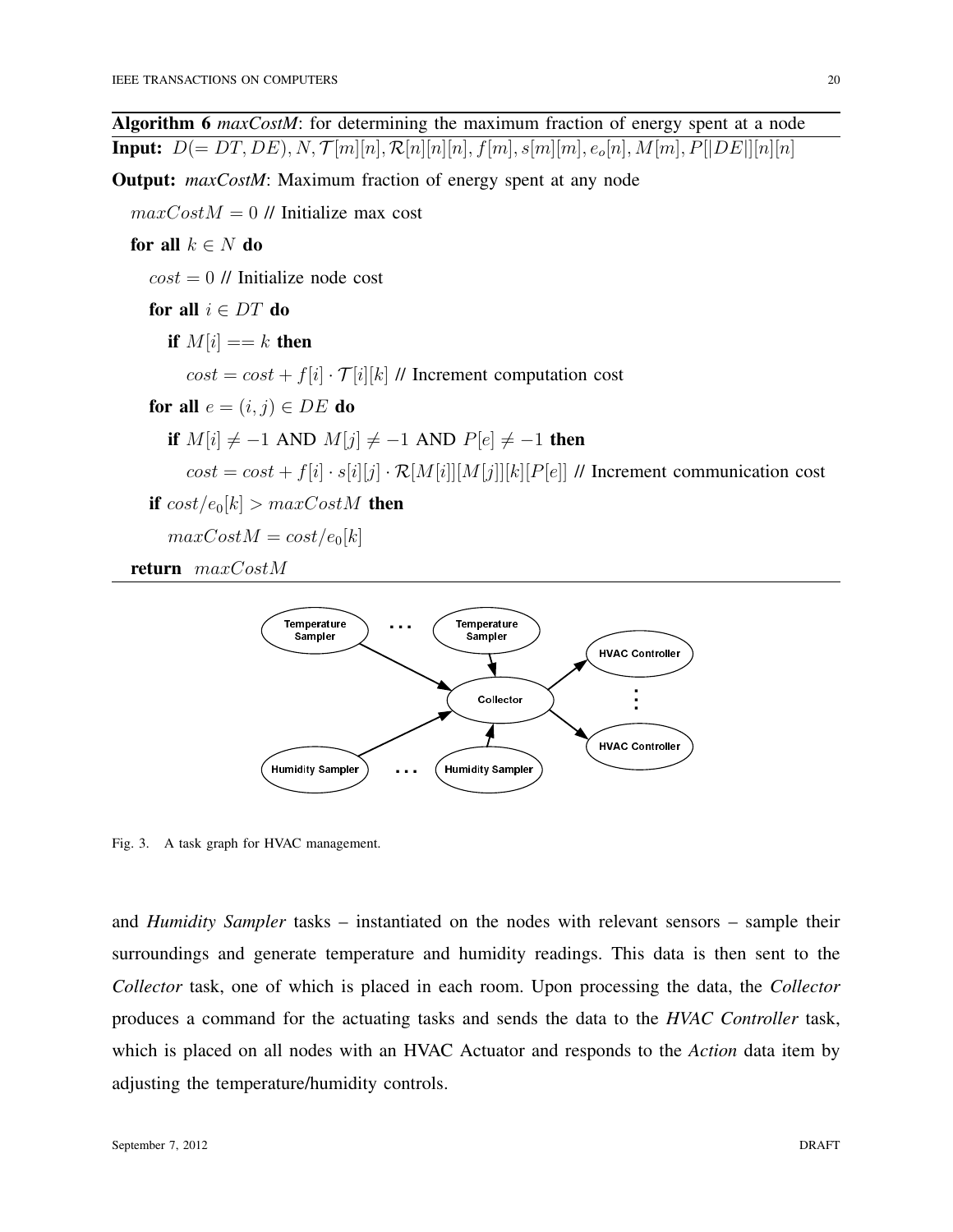Algorithm 7 *GreedyMinTotalM*: for OPT<sub>2</sub> with Multi-Path Routing **Input:**  $D(=DT,DE), N, \mathcal{T}[m][n], \mathcal{R}[n][n][n], f[m], s[m][m], e_o[n]$ **Output:**  $M[m]$ : Task Assignment,  $P[|DE|]$ : Routing Path Choice Initialize  $M[i] = -1$  for  $i = \{1, \ldots, m\}$ Initialize all entries  $P[e][\beta][\gamma] = -1$ Sort  $(i, j) \in DE$  in non-increasing order of  $f[i] \cdot s[i][j]$ for all (sorted)  $e = (i, j)$  in DE do  $mintotalCost = \infty$  // Initialize mintotalCost for this iteration  $minPath = (-1, -1)$ for all  $(\alpha, \beta)$  such that  $(i, j)$  can be assigned to them do  $M[i] = \alpha$  $M[i] = \beta$  // Temporarily assign  $(i, j)$  to  $(\alpha \rightarrow \beta)$ for  $\rho = 1$  to  $\Phi$  do  $P[e] = \rho$  // Temporarily choose the *pth* routing option  $totalCost = totalCostM(D, N, T, R, f, s, e_0, M, P)$ if  $totalCost < mintotalCost$  then  $mintotalCost = totalCost$  // Update mintotalCost  $minPath = (\alpha, \beta, \rho)$  $maxCost = maxCostM(D, N, T, R, f, s, e_0, M, P)$ if  $maxCost > 1$  then declare failure. stop. // Checking for feasibility  $M[i] = minPath.\alpha$  $M[i] = minPath.\beta$  $P[e] = minPath.\rho$ return  $M, P$ 

The second application, illustrated in Figure 4, describes a highway traffic management system, similar in spirit to [2]. In this case, two different sub-goals must be achieved - regulating the speed of vehicles on the highway by controlling speed limit displays, and controlling the access to the highway by means of red/green signals on the ramps. The highway is divided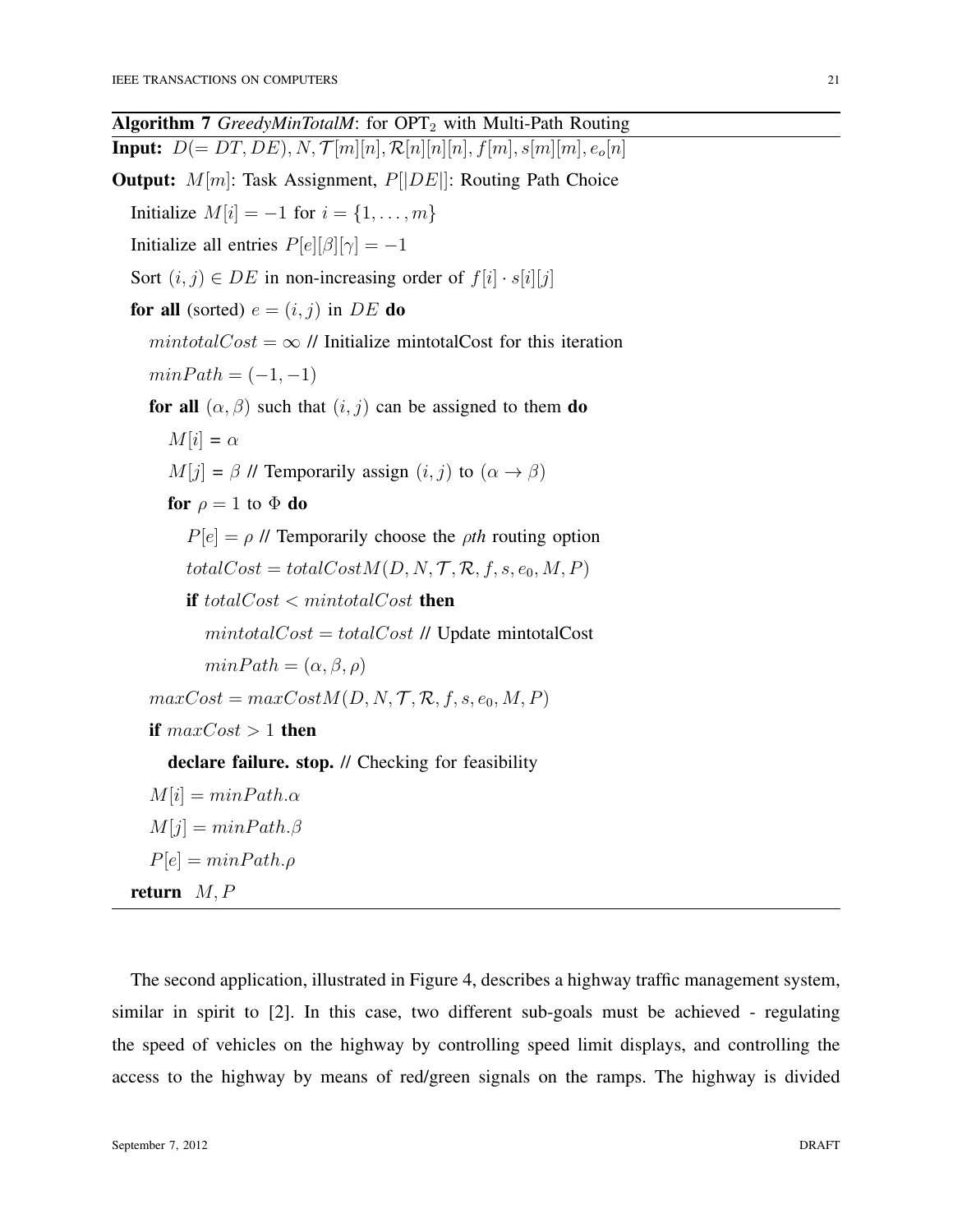Algorithm 8 *totalCostM*: for determining the total energy spent in the system **Input:**  $D(=DT,DE), N, \mathcal{T}[m][n], \mathcal{R}[n][n][n], f[m], s[m][m], e_o[n], M[m], P[|DE|]$ **Output:** *totalCostM*: Total energy spent by nodes in N  $totalCostM = 0$  // Initialize total cost for all  $k \in N$  do  $cost = 0$ ; // Initialize node cost for all  $i \in DT$  do if  $M[i] == k$  then  $cost = cost + f[i] \cdot \mathcal{T}[i][k]$  // Increment computation cost for all  $e = (i, j) \in DE$  do **if**  $M[i] \neq -1$  AND  $M[j] \neq -1$  AND  $P[e]! = -1$  **then**  $cost = cost + f[i] \cdot s[i][j] \cdot \mathcal{R}[M[i]][M[j]][k][P[e]]$  // Increment comm. cost  $totalCostM = totalCostM + cost$ return totalCostM Ram p Sam pler vgQueueLength Calculator (Sector k-1)



Fig. 4. An task graph for highway traffic management.

into sectors, and sensors are deployed on the highway lanes and ramps to sense the speed and presence of vehicles, respectively. The sensed data goes through a multi-stage process where it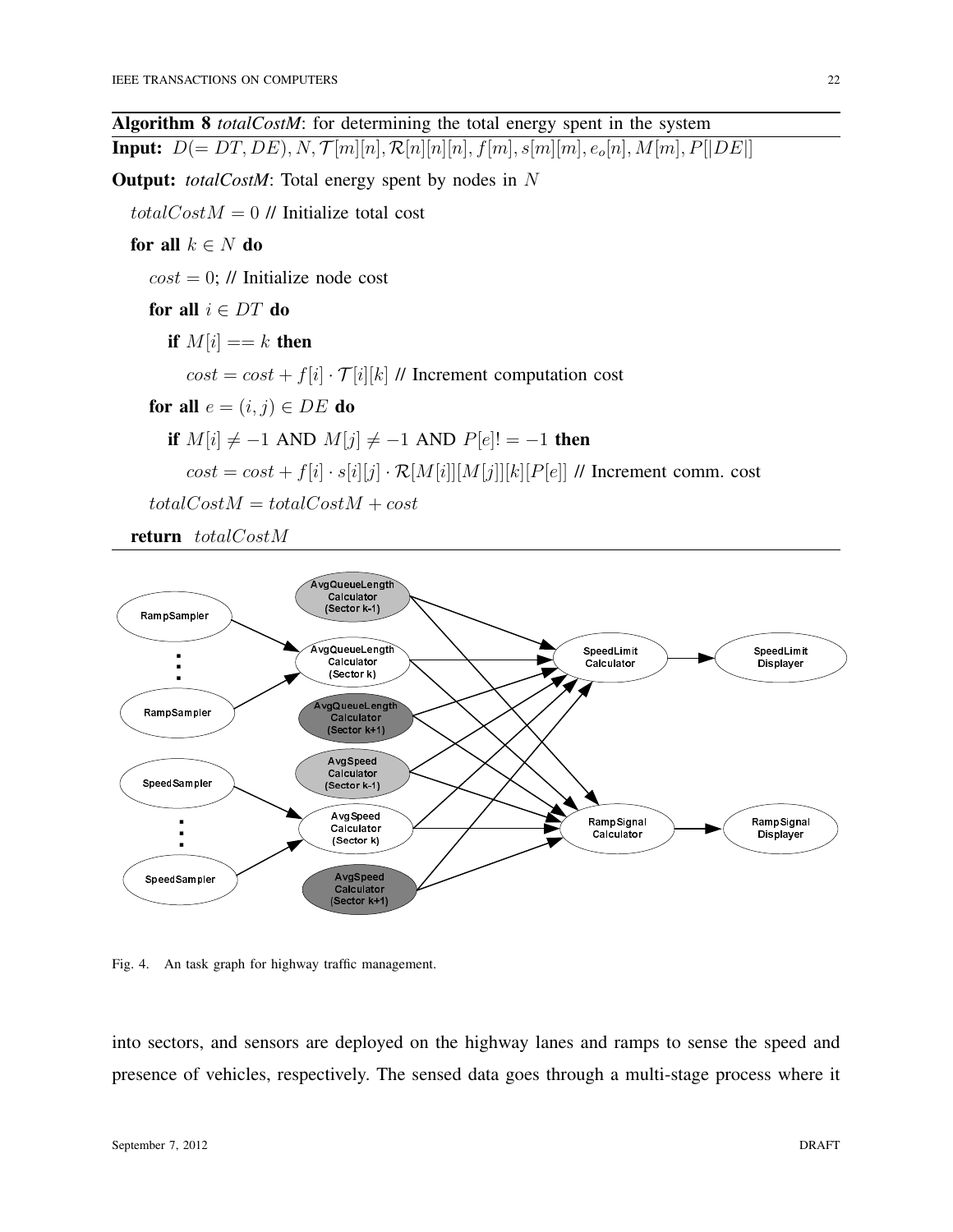is first aggregated w.r.t. a single sector to derive an average measure (*AvgSpeedCalculator* and *AvgQueueLengthCalculator* tasks). The *SpeedLimitCalculator* and *RampSignalCalculator* tasks take the average speeds and queue lengths produced in the neighboring highway sectors (as shown in the figure), and compute the desired actions to be sent to the *SpeedLimitDisplayer* and *RampSignalDisplayer* tasks, which are located on the nodes attached to the corresponding actuators.

## *B. Experiments*

For evaluating the relative performance of our heuristics, we applied them on the reference applications discussed in Section VI-A, by using our algorithms to map their tasks onto a various simulated target deployments (shown in Figure 5) to map the tasks onto. For the HVAC application, we placed an equal number of temperature and humidity sensors in a grid in a room, and assigned the location of the HVAC actuators randomly. We also placed extra nodes in the room for maintaining connectivity. For the traffic application, we placed forwarding nodes uniformly apart at the edge of the highway, and randomly distributed the speed sensors on the four lanes so that each of them was in range of at least another speed sensor or a forwarding node. Similarly, the presence sensors were randomly distributed on the ramp so that each of them was in range of at least one speed sensor or another presence sensor. The node controlling the ramp signals and the speed limit displays were placed between different sectors, on opposite sides of the road. Note that for both the applications, owing to the placement constraints of the applications, the number of tasks m is  $O(n)$  for our experiments, where n is the number of nodes.

Experimental Results: In our experiments, we assumed that all nodes started with a sufficiently high initial energy level  $e_0$ . The routing energy cost matrix R was obtained by using a shortest path algorithm on the network, assuming equal energy spent by all nodes on a route, and all data items were assumed to be of unit size ( $s_{ij} = 1$ ). The task execution energy matrix  $T$  was set up to represent placement constraints:  $\mathcal{T}_{ik} = 0$  when task i could be placed on node k,  $\infty$ when it could not. The tasks which performed sensing and actuating were tied to a node with the relevant capabilities. Finally, the  $f_i$  for each task was computed as follows: For sensing tasks,  $f_i$  was set to 10, and for all other tasks j,  $f_j$  was set to the sum of the firing rates of tasks on the other ends of the incoming edges. This represented the fact that task  $j$  fires whenever there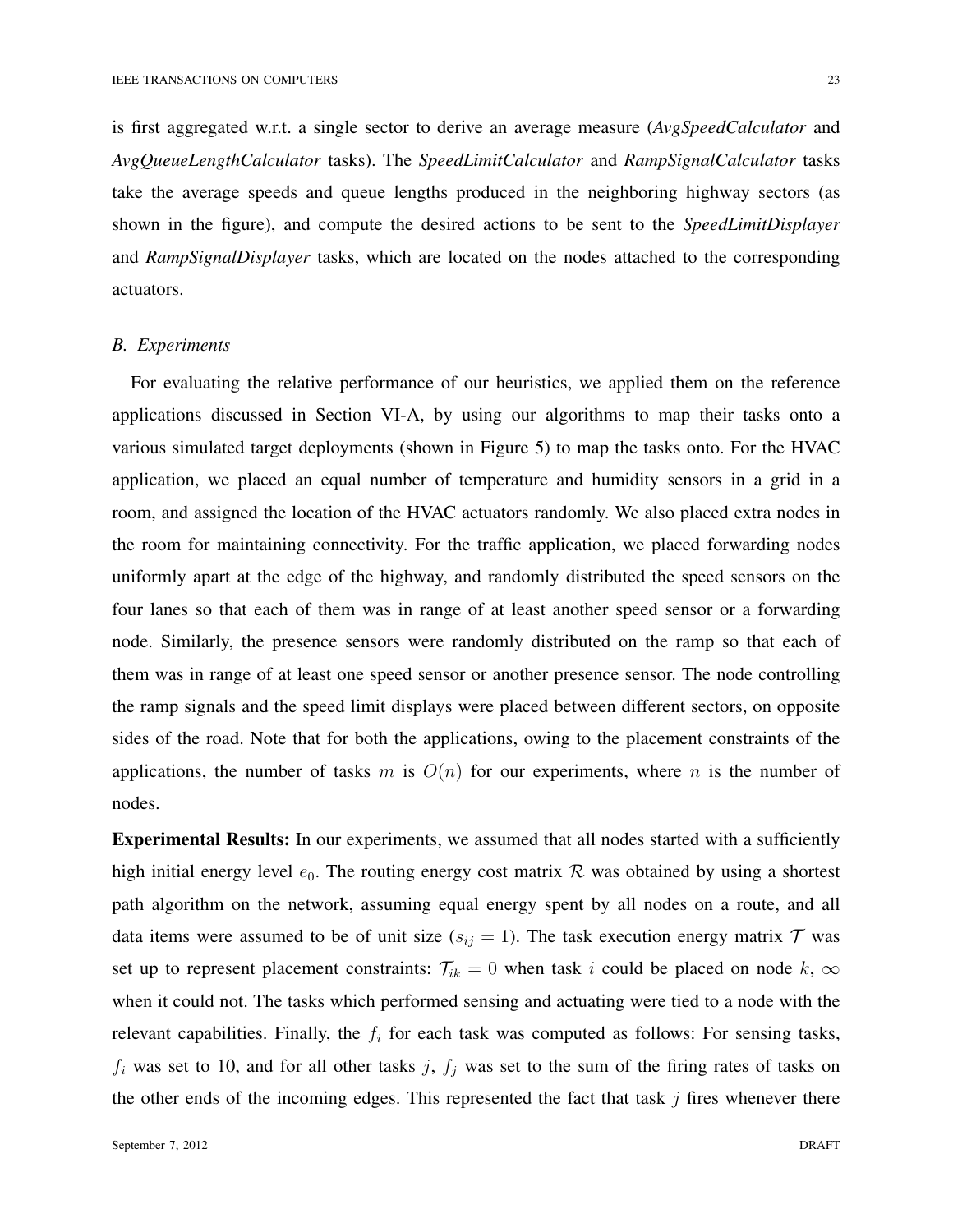

(b) Traffic Application

Fig. 5. Node placement in reference applications.

is data available for it. For the multi-path scenario, we generated the routing matrix using the generalized Floyd algorithm [7] with  $\Phi = 3$ .

We ran our experiments on a PC with a dual-core Pentium processor running at 1.6GHz, with 2GB of RAM. We implemented our greedy algorithm in Java, and solved the MIPS using the lp solve [8] linear programming toolkit. The time taken for computing task placements for both the applications so as to minimize the maximum fraction of energy spent by any node  $(OPT<sub>1</sub>)$ is shown in Figure 6. The time taken by the two techniques for placing tasks so as to minimize the total energy spent in the system  $(OPT<sub>2</sub>)$  is shown in Figure 7.

In our experiments, the Greedy algorithms obtained sub-optimal results only while computing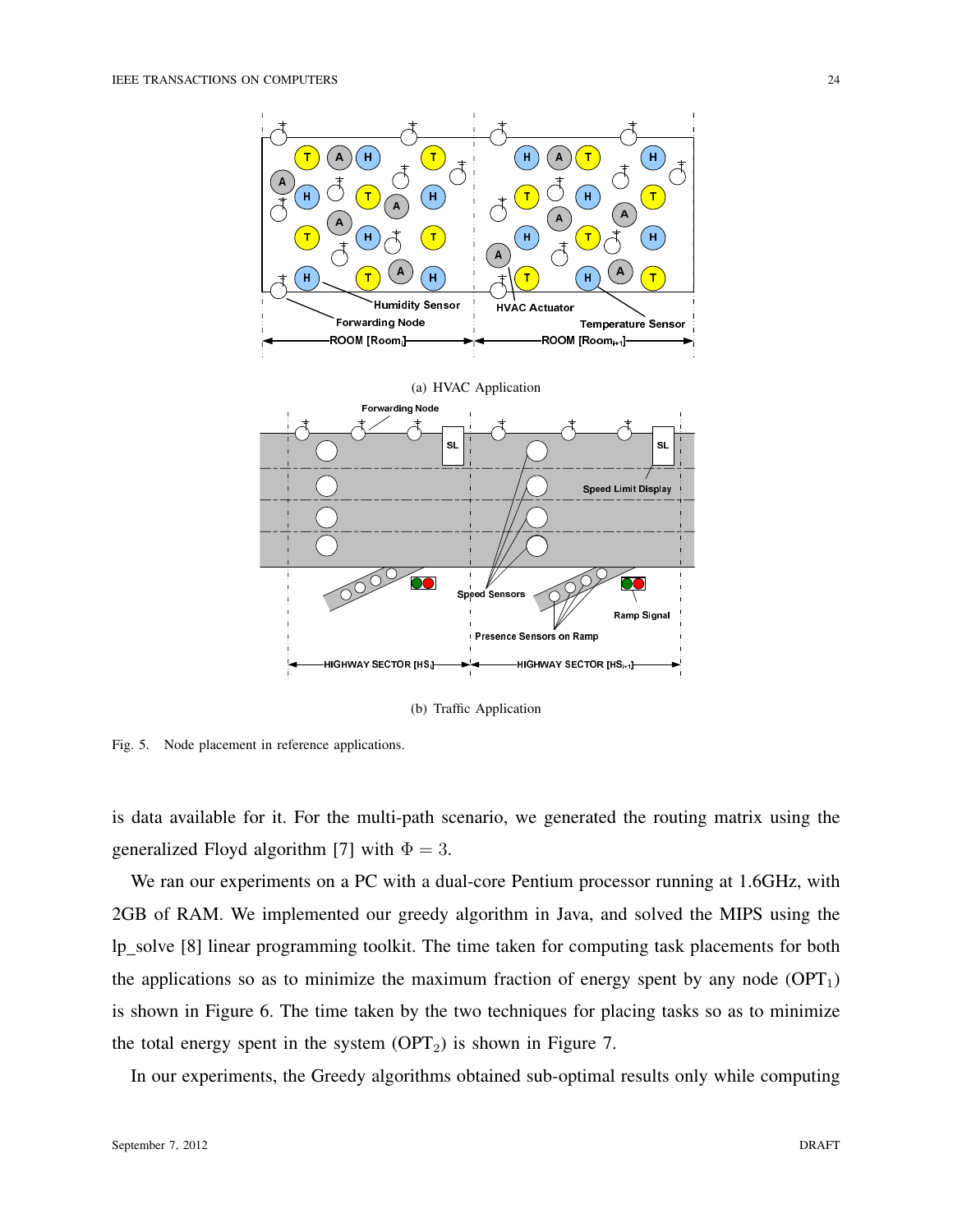

(b) Traffic Management

Fig. 6. Time taken to compute task-mapping for minimizing maximum energy spent by any node.

task-mappings for minimizing total energy in some of the HVAC application. For the traffic application, and the for *all* instances of OPT<sub>1</sub> (which we believe is a better indicator of system lifetime), the solution given by the greedy algorithm was the same as the one given by the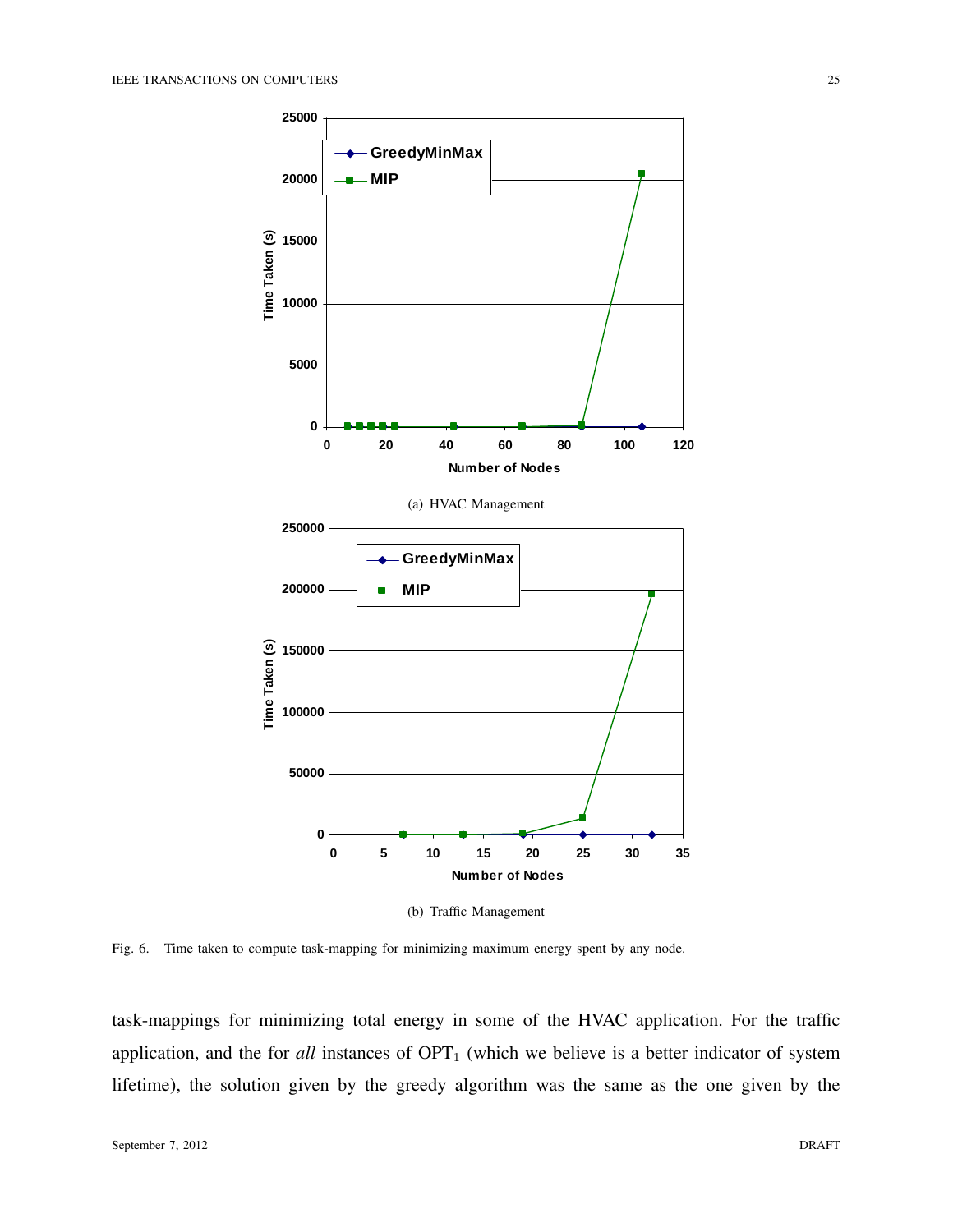

(b) Traffic Management

Fig. 7. Time taken to compute task-mapping for minimizing total energy spent in the system.

MIP. Our experiments clearly show that the greedy algorithms take much less time that the MIP formulation in finding the mappings. This showcases the efficacy of the algorithms in solving the task-mapping problem for complex real-world WSN applications.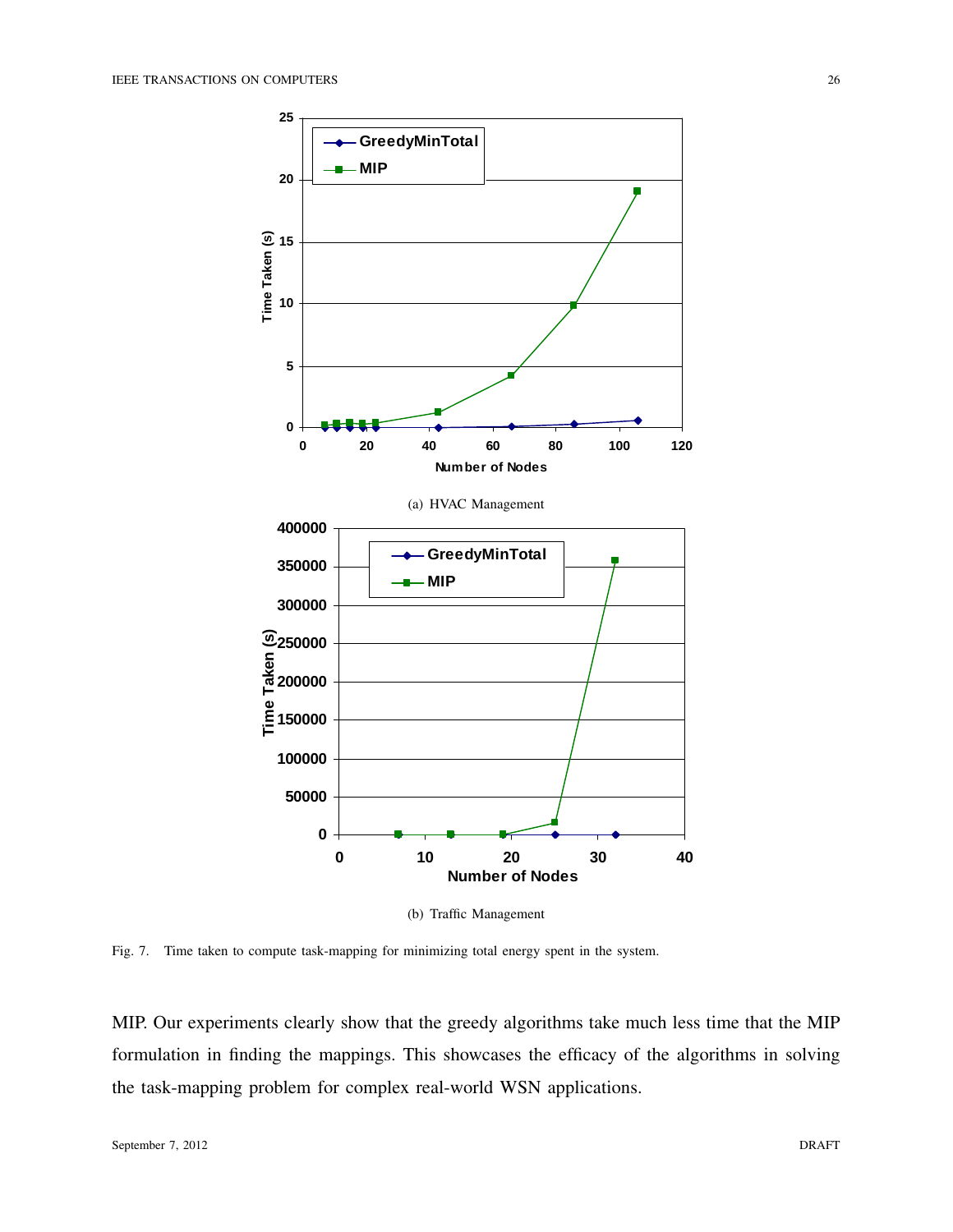

(b) Traffic Management - Multipath

Fig. 8. Time taken to compute task-mapping for minimizing maximum energy spent by any node (MultiPath).

In experiments conducted where multiple paths were possible (shown in Figures 8 and 9), we see that the time taken by the heuristics still outperforms the MIP solver in terms of time. Note that the graphs for the traffic management application denote the fact that the MIP solver did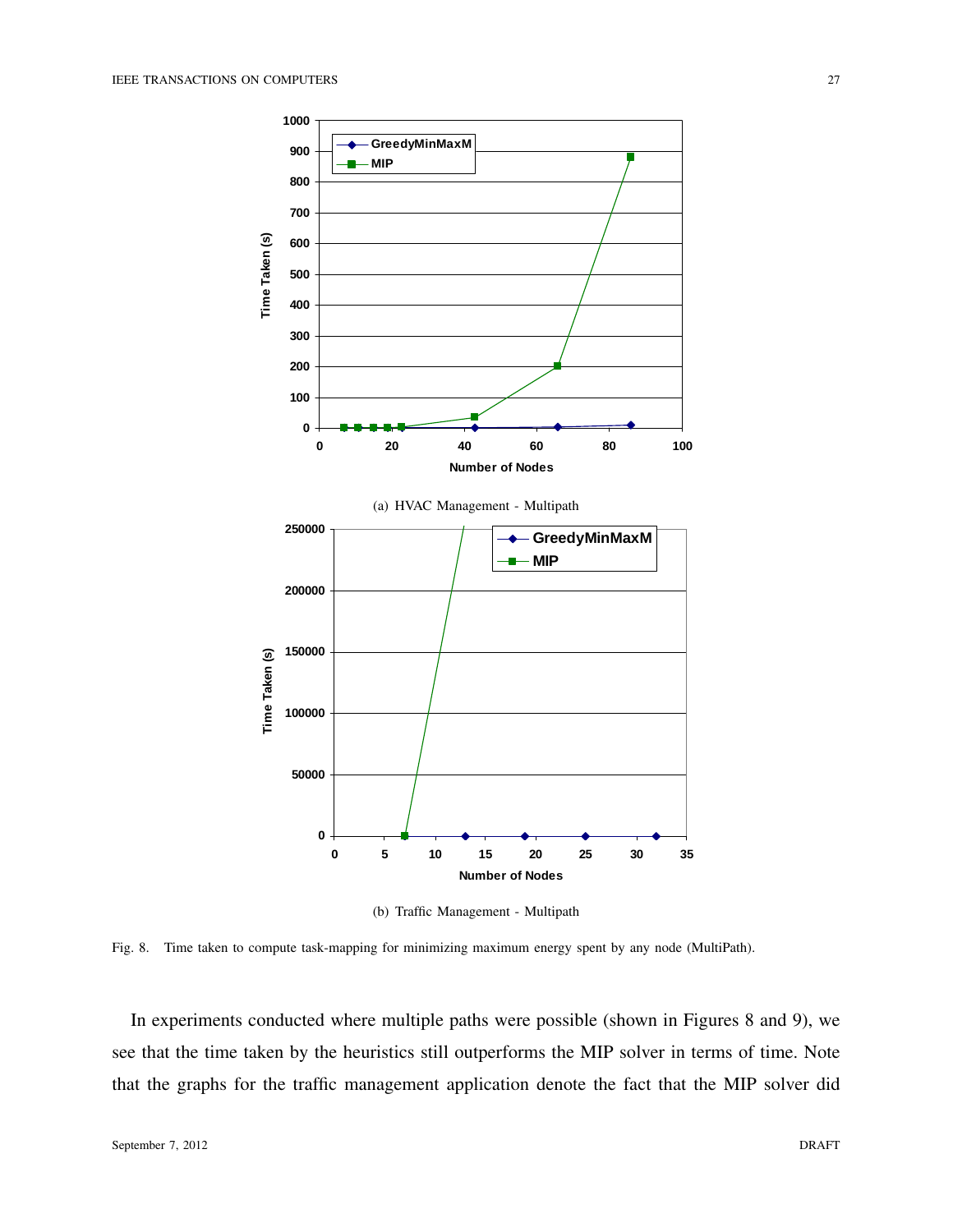

(b) Traffic Management - Multipath

Fig. 9. Time taken to compute task-mapping for minimizing total energy spent in the system (MultiPath).

not terminate in a long time for some instances. As before, the quality of solution given by our heuristics were found to be as good as that of the MIP, with the cost of the (few) outliers not being more than 1.5 times the optimal cost.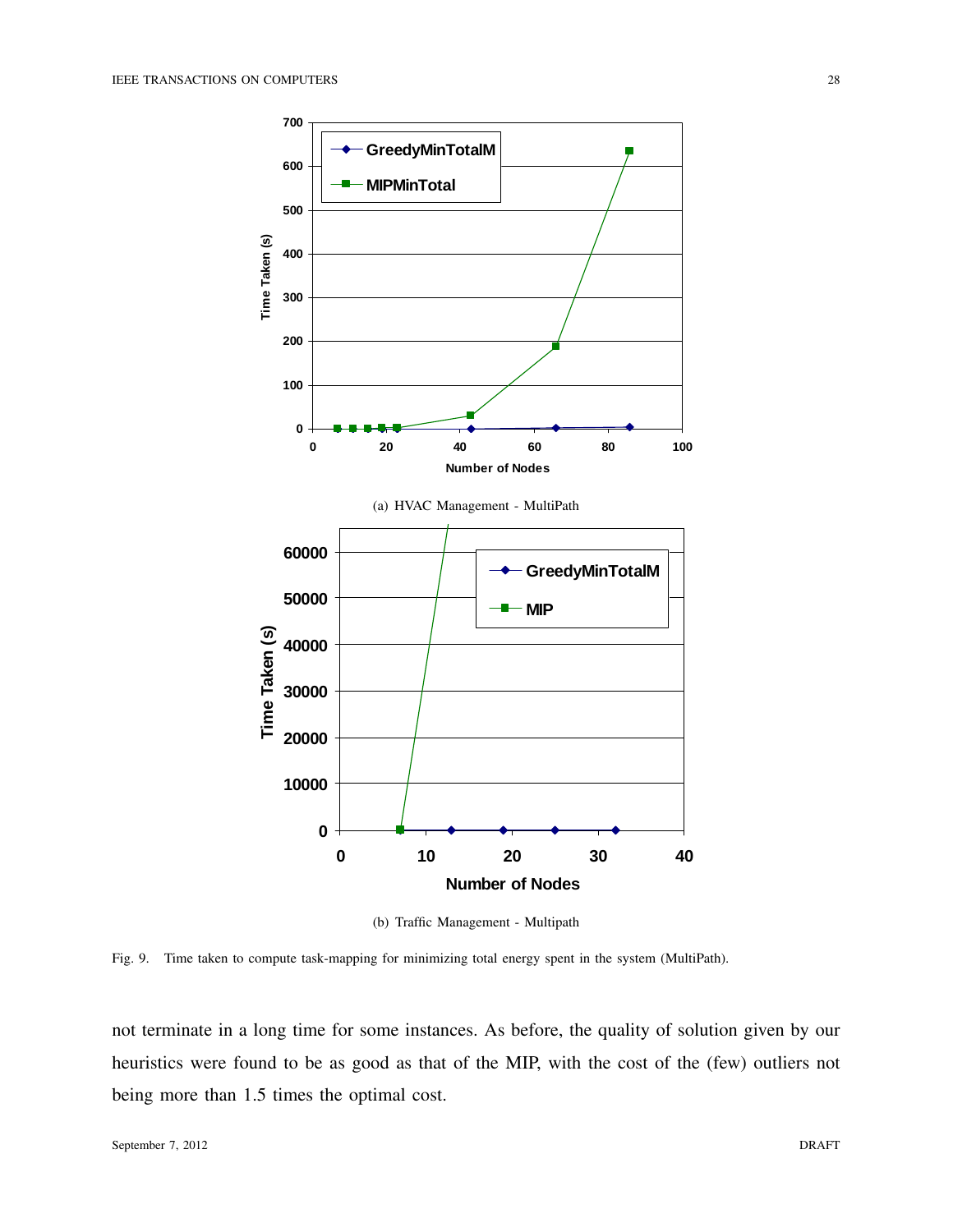# VII. RELATED WORK

A large body of work exists, both in the parallel and distributed computing as well as the wireless sensor networking domain, on the problem of mapping tasks of an application onto the nodes of a target system. In this section, we present some closely related work from various domains.

Parallel and Distributed Computing: The task mapping problem [9] is a well studied problem is parallel and distributed computing. In [10], the authors have covered a wide range of mapping problems in such systems and approached to solve them. However, they are mostly concerned with optimizing for *latency*, i.e., minimizing the computation and communication time. In addition, the tasks do not have placement constraints. In [11], the authors include placement constraints in their problem statement using a *task preference matrix*. However, they assume that communication costs are paid only by the end-points, and their optimization goal is the total cost that the system endures for the application.

Heterogeneous Systems: In [12], the authors present a genetic algorithm for placing tasks onto a parallel processor. They also provide an extension for the case where not all tasks can be run on all nodes, by way of assigning each node to a class, and associating a class number with each task. Their algorithm is designed to work for a range of metrics, and they focus on the *minimize total execution time* metric in the paper. However, unlike our work, they assume full control over the message routing. In [13], the authors present algorithms based on the best-first A\* technique from artificial intelligence for optimal task placement on heterogeneous systems. The placement constraint is specified as a *placement cost metric* for mapping a task to a particular node. Subject to these costs, the nodes are assumed to be capable of executing any task in the application. However, unlike our work, their optimization goal is to minimize the turnaround time. Also, they assume a dedicated interconnection network, and there are no routing overheads for intermediate nodes. Similarly, recent work such as that in [14] focus on scheduling jobs on grids by a Multi-Resource Scheduling (MRS) algorithm using virtual maps and resource potentials. However, they also assume a completely connected network, and no routing costs.

Wireless Sensor Networks: A wide variety of work exists in sensor networks to maximize lifetime by reducing the energy spent, mostly using distributed algorithms for sleep-wake scheduling [15]. The work in [16] achieves energy-balance during data-propagation by deciding in each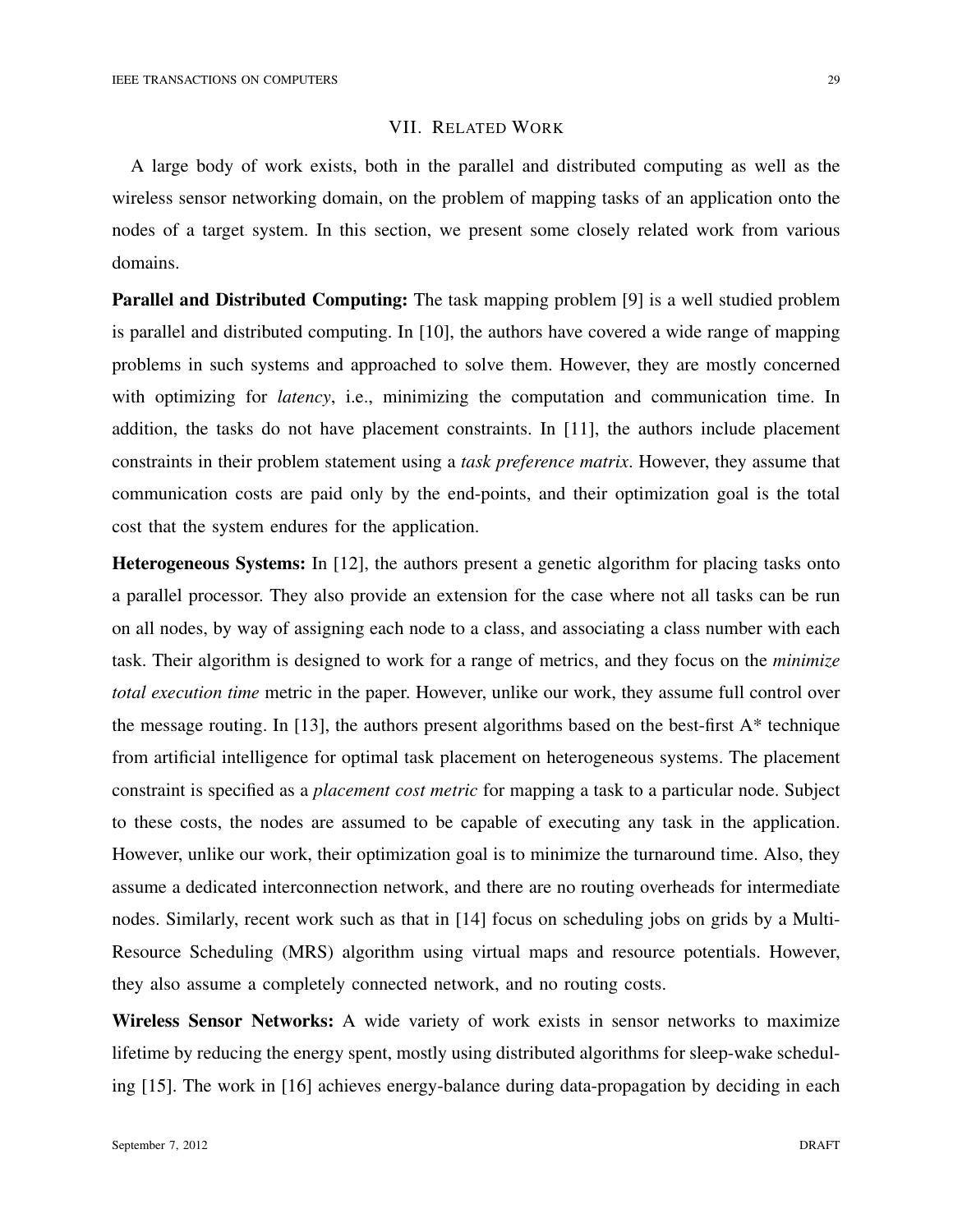step whether to propagate data one-hop towards the final destination (the sink), or to send data directly to the sink. This randomized choice ensures that the average per sensor energy dissipation is the nearly the same for all sensors in the network. Task placement on sensor networks has also been addressed recently. One of the early works on this topic is [17], where the authors propose an energy-balanced task allocation for collaborative processing in WSNs. However, unlike our work, they focus on single-hop networks only. Further, our system model is more general than theirs in some respects, since they only consider the case where two tasks cannot share the same node. In [18], the authors have provided task placement approaches for unconstrained task graphs with optimization goals such as minimizing total energy. In addition, they also provide the routes taken by messages. Finally, efforts such as [19] approach the task-mapping problem for WSNs from a protocol-centric point of view, whereas we take a high-level perspective of the problem to determine a good initial task mapping.

WSN Macroprogramming: With the advent of macroprogramming, several approaches have addressed this problem as it arises due to the high-level of applications divided into tasks. [20] proposes a greedy solution to the *service placement problem*, which is applicable to our context of compiling macroprograms. Similar to our case, their application also has task placement constraints, where certain tasks can be placed only on certain nodes. However, they focus only on task graphs that are *trees*, and not general graphs. Further, their algorithm's goal is to minimize the *total* energy of the system, and does not guarantee that a single node will not be overpenalized. The work in [21] solves the generic role assignment problem, where task placements are specified using *roles*. Their algorithm allows ILP solutions of role assignment onto the nodes of the target system, based on a global optimization criteria represented in terms of the number of nodes with a particular role. Unlike their case, our heuristics are meant for solving an offline version of the problem, and the optimization goals more tied to the energy-consumption at the nodes.

# VIII. CONCLUDING REMARKS

In this paper, we formalized the problem of mapping tasks with placement-constraints and data-rates as it arises in the context of designing applications for wireless sensor networks using data-driven macroprogramming. These applications can process data streams or items in-network to take decisions about actuation. We provided mathematical formulations for two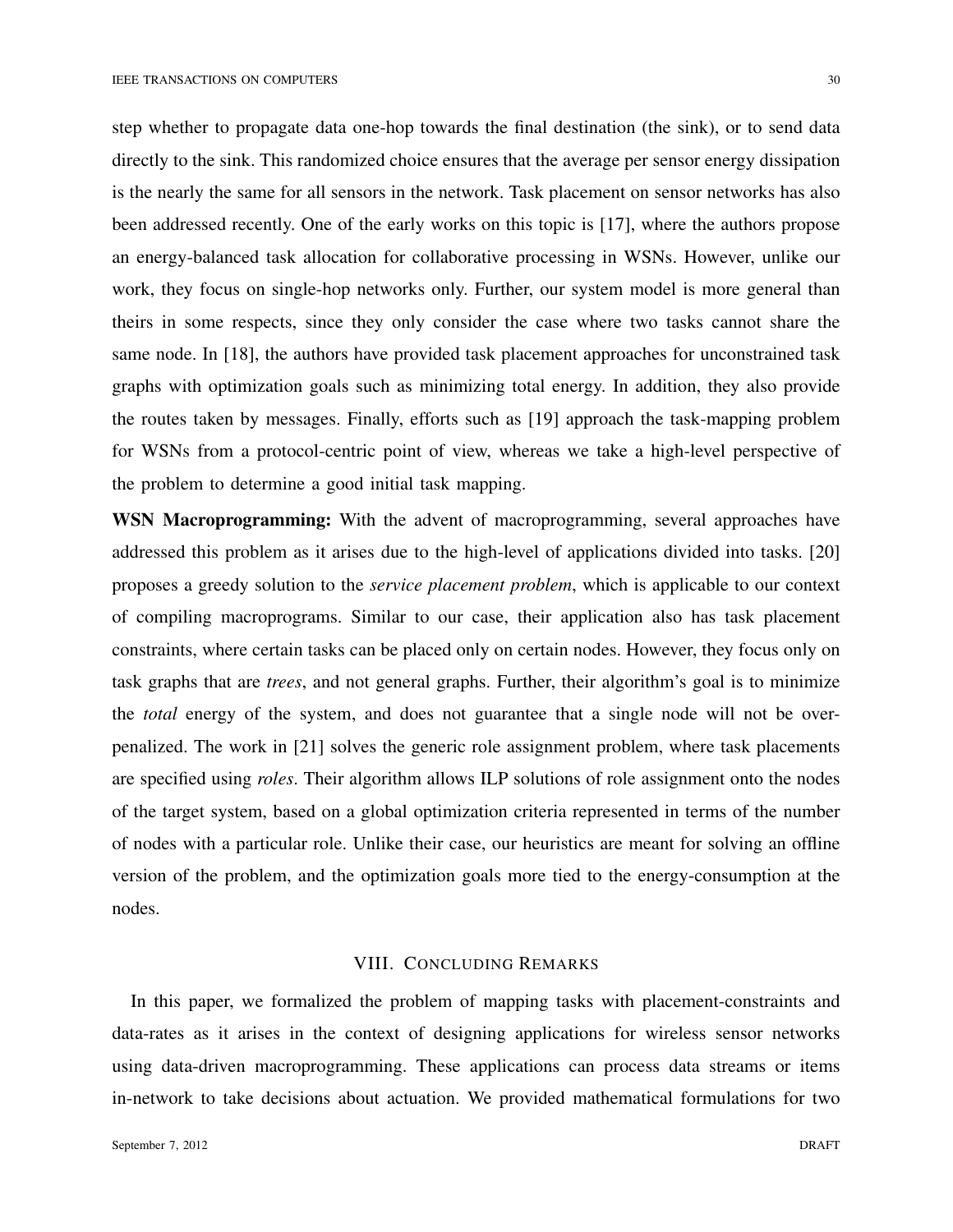energy-related optimization goals – minimizing the maximum fraction of energy consumed in a node and minimizing the total energy consumed in the sensor network. For each of these goals, we focused both on the case when a single route was available between any two nodes, as well as when multiple routes were possible. We used our modeling framework to provide mathematical formulations to solve these four problem instances, and demonstrated linearization techniques to convert them into mixed-integer programs (MIP). We also provided greedy heuristics for the above problem scenarios, and provided worst-case performance bounds for the same. In spite of the worst-case performance possible for specially crafted problem instances, our heuristics were shown to out-perform the MIP formulation by several orders of magnitudes of time for real-world WSN applications, while not severely compromising in the quality of the solutions.

The area of mapping data-driven task graphs on sensor networks is still developing. Our hope is that the concise model described in this paper will aid future research in this area, and the MIP formulations can be used to compute the optimal placements where time of computation is not an issue. Further, we acknowledge that later in the life of the WSN applications, distributed protocols will be needed to re-assign the tasks in view of changing operating circumstances. However, our techniques (and other technique based on our models) will provide good initial task placements. Our immediate future work is to reduce the complexity of the heuristics, as well as to explore better polynomial time approximation algorithms. Additionally, we are working on integrating our algorithms into the compiler [22] of a pre-existing data-driven macroprogramming framework.

# ACKNOWLEDGMENT

This work is partially supported by the National Science Foundation, USA, under grant number CCF-0430061 and CNS-0627028.

# **REFERENCES**

- [1] A. Bakshi, V. K. Prasanna, J. Reich, and D. Larner, "The Abstract Task Graph: A methodology for architecture-independent programming of networked sensor systems," in *Workshop on End-to-end Sense-and-respond Systems (EESR)*, 2005.
- [2] T. T. Hsieh, "Using sensor networks for highway and traffic applications," *IEEE Potentials*, vol. 23, no. 2, 2004.
- [3] M. Dermibas, "Wireless sensor networks for monitoring of large public buildings," University at Buffalo, Tech. Rep., 2005.
- [4] T. He, S. Krishnamurthy, L. Luo, T. Yan, L. Gu, R. Stoleru, G. Zhou, Q. Cao, P. Vicaire, J. A. Stankovic, T. F. Abdelzaher, J. Hui, and B. Krogh, "Vigilnet: An integrated sensor network system for energy-efficient surveillance," *ACM Trans. Sen. Netw.*, vol. 2, no. 1, pp. 1–38, 2006.